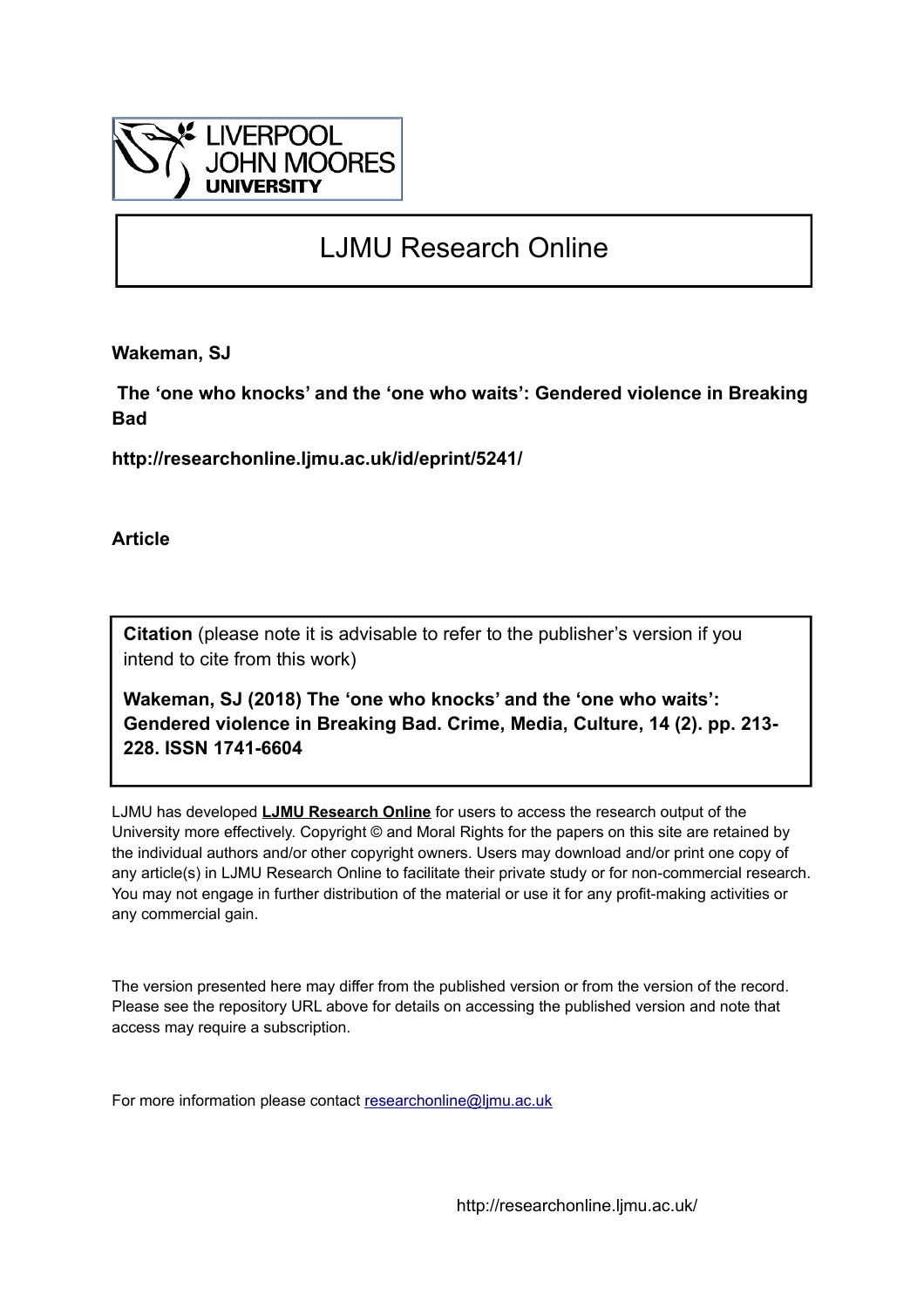# **The 'One Who Knocks' and the 'One Who Waits': Gendered Violence in** *Breaking Bad*

## **Abstract**

This article provides a cultural criminological analysis of the acclaimed US television series, *Breaking Bad*. It is argued here that – as a cultural text – *Breaking Bad* is emblematic of an agenda for change surrounding criminological theories of peoples' propensity to do harm to one another. To exemplify this, the show's central (male) protagonist is revealed to undergo a complete biosocial transformation into a violent offender and as such, demonstrate the need for criminological theory to recognise and further reflect upon this process. However, at the same time, the (re)presented *inability* of the show's female characters to do the same is indicative of a number of gender-related questions that progressive criminological theories of violence need to answer. In considering these two fields in tandem the show's criminological significance is established; it is symbolic of the need for criminology to afford greater recognition to the nuanced intersections of *both* biological and sociological factors in the genesis and evolution of violent human subjectivities.

## **Keywords**

Biology, *Breaking Bad*, Gender, Interpersonal Violence, Popular Criminology, Transcendental Materialism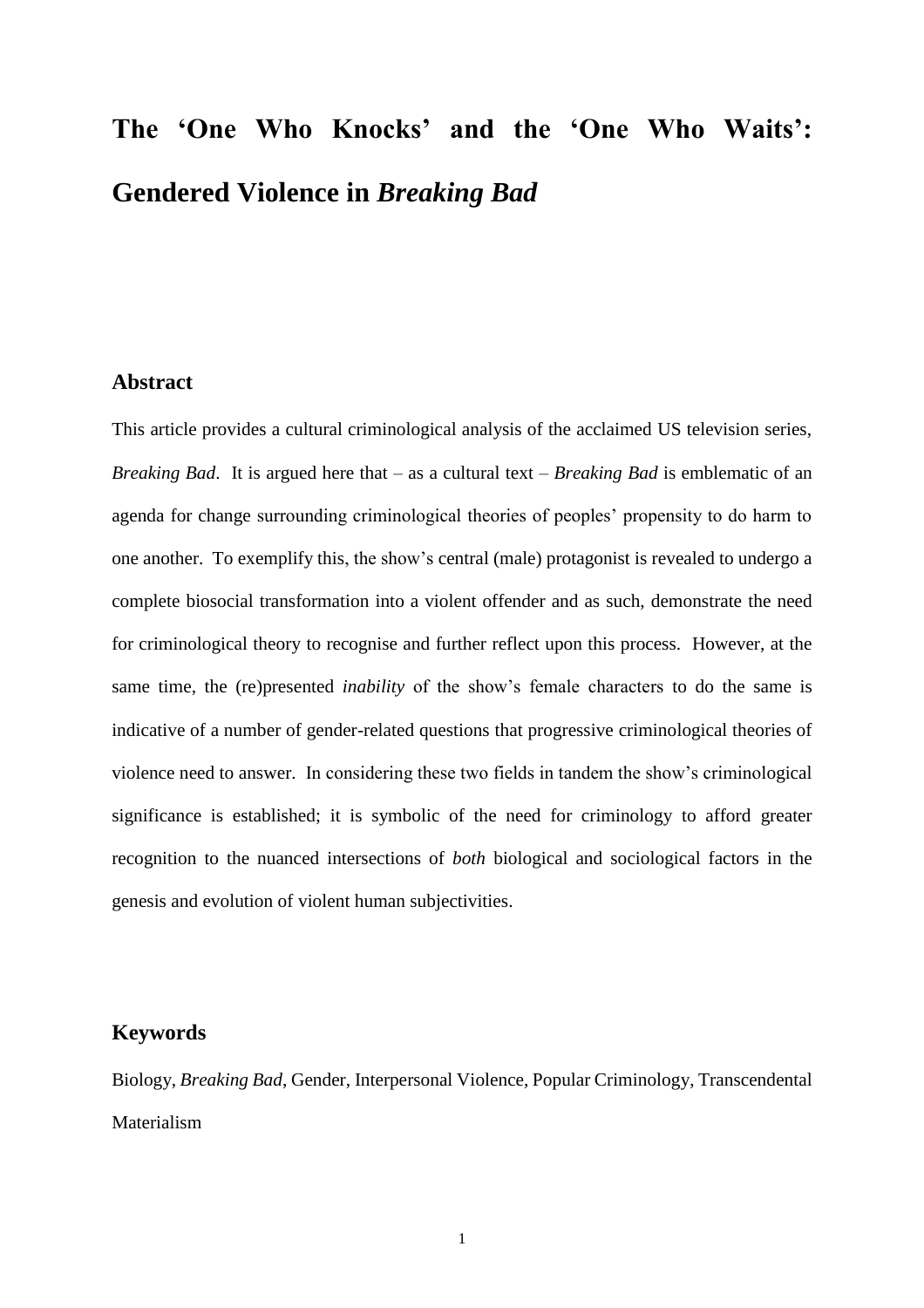## **Introduction**

You see, 'technically', chemistry is the study of matter. But I prefer to see it as: *the study of change*. Electrons change their energy levels, molecules change their bonds, elements combine and change into compounds. But that's all of life, right? It's the constant, it's the cycle; it's solution, dissolution, just over and over and over. It is growth, then decay, then *transformation*. It's fascinating really – it's a shame so many of us never take time to consider its implications.

#### Walter White, S01 E01

This article provides a cultural criminological analysis of the acclaimed US television series, *Breaking Bad*. It investigates this show as a form of 'popular criminology' (Rafter & Brown, 2011) and seeks to add to the theoretical advances made in recent years by scholars researching the multiple intersections between academic criminology and various popular cultural forms (e.g., Atkinson and Rodgers, 2016; Brown and Rafter, 2013; Carrabine, 2012; Linnemann, 2015; O'Brien et al., 2005; Phillips & Strobl, 2013; Rafter, 2007; Wakeman, 2014). It is argued here that – as a cultural text – *Breaking Bad* provides an ideal means through which three interlinked fields of criminological study can be advanced: those surrounding gender, violence, and the biosocial nature of the human subject. To support this claim the article works towards three aims: (1) to demonstrate the extent to which *Breaking Bad's* (re)presentation of male violence resonates with progressive and transformative criminological theories of interpersonal violence (e.g. Hall, 2012a; Hall and Winlow, 2015); (2) to reveal the extent to which the show's depictions of female violence (or lack thereof) problematises and complicates such theoretical developments; and then (3), to position *Breaking Bad* as emblematic of the need for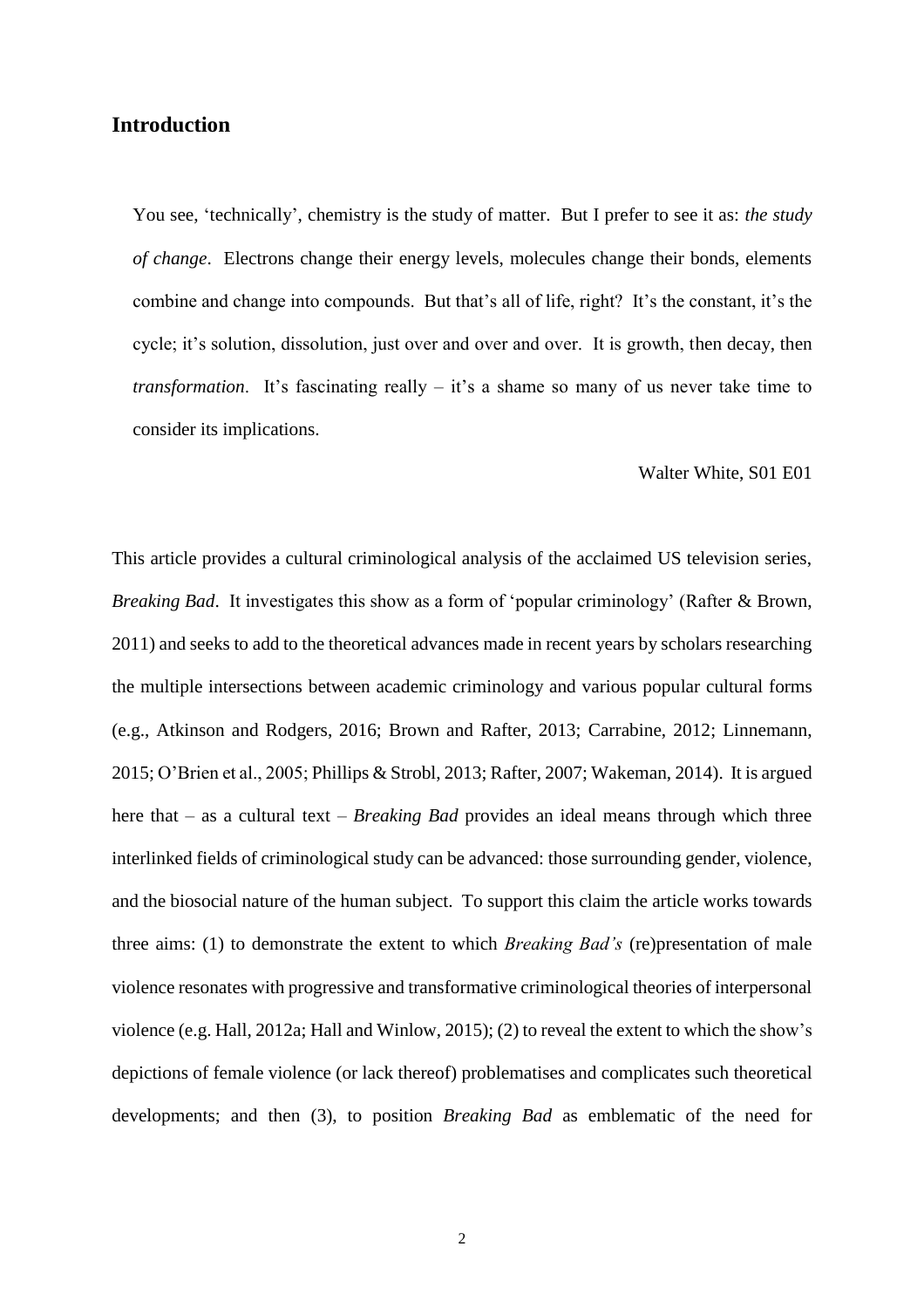contemporary criminologists to think more openly – *yet no less critically* – about the role of biology in shaping and directing human action.

*Breaking Bad* is certainly a worthy site for an investigation like this. As part of the post millennium transformation of the TV medium (see Mittell, 2015) it ran for five seasons between 2008 and 2013. Like its contemporaries *The Sopranos* and *The Wire*, it is essentially a crime drama focussing upon the increasing trials and tribulations of 'difficult men' (Martin, 2013). The show received considerable praise from numerous sources – the Writers Guild of America rank it as the 13th best written TV series ever; it won no fewer than sixteen Primetime Emmy Awards (out of almost 60 nominations); and it received the 2013 Golden Globe award for Best TV Drama Series. In addition to this it has also started to gain attention from within various academic fields: Kopak and Sefiha (2015) highlight its pedagogic potential with recourse to teaching Katz's (1988) 'ways of the badass'; Tzanelli and Yar (2016) usefully demonstrate its extended cultural significance through the 'televisual tourism' that has come to accompany it; Jaramillo (2014) designates it a key point in the cultural evolution of TV representations of Mexican drug dealers; and Linnemann (2016) uses it to great effect in his compelling analysis of methamphetamine's 'cultural imaginary' in the U.S. drug war. Moreover, a recent edition (Vol. 45, Issue 2) of the *New Mexico Law Review* is dedicated to the show and its intersections with legal studies. However, as of yet, a thorough criminological investigation of the show's depictions of violence is yet to be undertaken. 1

This dearth of criminological analyses of *Breaking Bad* is surprising considering its cultural reception, yet it is rendered even more so by the fact that this show is emblematic of  $a$  – perhaps even *the* – core criminological question. Namely, how is it that some people can go from being law abiders to law breakers? Why do some people 'break bad'? How is it possible for someone to go from – in the words of the show's creator, Vince Gilligan – 'Mr Chips to Scarface'?<sup>2</sup> *Breaking Bad* constitutes an important cultural paradigm of the debates that surround these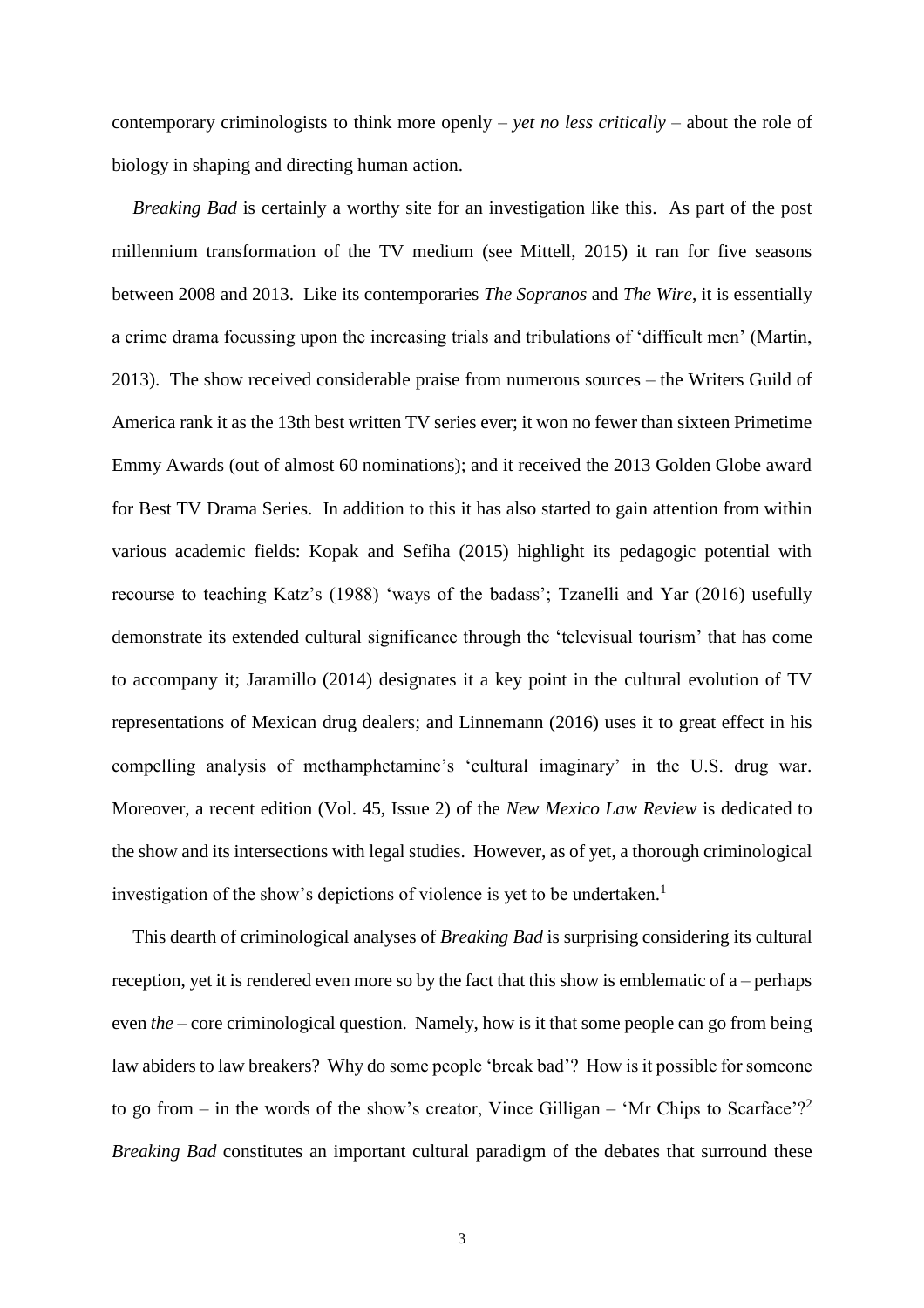questions and thus, its criminological significance should not be underestimated. A core claim made here is this: the transformation from Mr Chips to Scarface is just that – *a transformation*. And, moreover, one that occurs at both biological and sociological levels. In this respect *Breaking Bad* is emblematic of wider developments in social scientific/philosophical thought that seek to better integrate the biological and social sciences (see Braidotti, 2002; Johnston and Malabou, 2013; Meloni, 2014; Meloni et al., 2016; Rose, 2013; Wilson, 2004; Žižek, 2006). While some criminologists have embraced biosocial thinking (e.g. Delisi, 2013; Owen, 2012; Walsh and Beaver, 2009), cultural and/or critical criminologists have been somewhat hesitant to do so. As such, a core purpose of the present article is demonstrating the potentials of such engagement for cultural criminology.

Towards these ends the article opens with a brief introduction to the study of 'popular criminology' followed by an equally brief overview of *Breaking Bad*. The mainstay of the article is then split via two sections. The first is concerned with positioning Walter White (Bryan Cranston) as the 'the one who knocks', as the 'transcendental materialist subject' (Hall, 2012a, 2012b; Johnston, 2008) whose violent ways become inscribed at the very core of their being. The second is concerned with Walter's wife, Skyler White (Anna Gunn) and the ways in which her apparent inability to 'break bad' in the same way as her husband problematises and complicates the aforementioned theory of transcendental materialism and its criminological extrapolation. Throughout both though, the overall goal remains constant: to position *Breaking Bad* as a cultural embodiment of criminological debates about violence in the 'century of biology' that Nikolas Rose (2013) has claimed we now live. Crucially, in working towards this aim, *Breaking Bad* is firmly revealed as emblematic of the future heuristic potentials (and pitfalls) of an increased criminological sensitivity towards the bio-social interface in debates about interpersonal violence.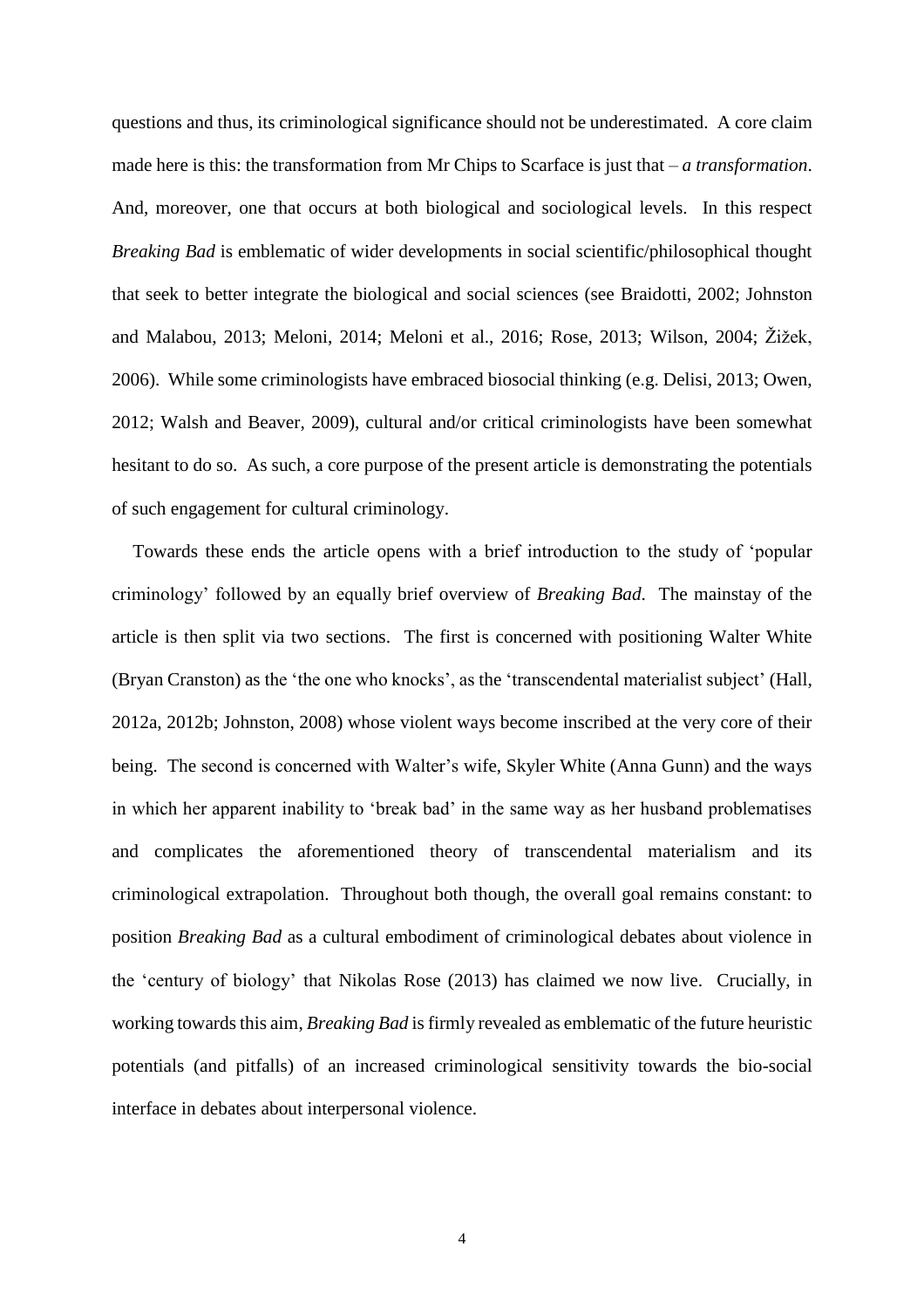## **Reading** *Breaking Bad* **as Popular Criminology**

What follows below is predicated upon understanding *Breaking Bad* as existing as a cultural text, *as a form of 'popular criminology'*. Popular criminology is, for Nicole Rafter (2007: 415), a set of 'discourses about crime found not only in film but also on the Internet, on television and in newspapers, novels and rap music and myth'. There is significant utility to be found in studying representations of criminological subjects like these – they provide a means by which the criminological imagination can be extended. Criminologists have recognised this for some time now, and the discipline's relationship with cultural forms has progressed healthily from the days of understanding reality and representation as being discrete from one another. Questions are frequently asked now around the ways in which popular culture and academic theory can be fused to develop and enhance understandings of any given subject. That is, as Rafter and Brown (2011: 2) note, the study of popular criminology is about 'demonstrating that popular culture can expand formal theory–and that the encounter of theory with cinema [to give but one example] is an engagement that leaves both fundamentally transformed'.

Importantly for Rafter (2007), academic and popular criminologies should *not* be viewed as alternative forms of knowledge, *but rather as complementary*. However, as Carrabine (2008) sensibly notes, some caution is required around the need to recognise good and bad examples of both; while some strands of criminological knowledge do less than others to inform around their subjects, some representations do more than others to shape and redirect understandings of crime. The interface between strong examples from either side – and it is argued here that *Breaking Bad* is a strong example – has considerable heuristic potential. This is why, again for Carrabine (2008), the 'texts, audiences and industries' of popular culture must regularly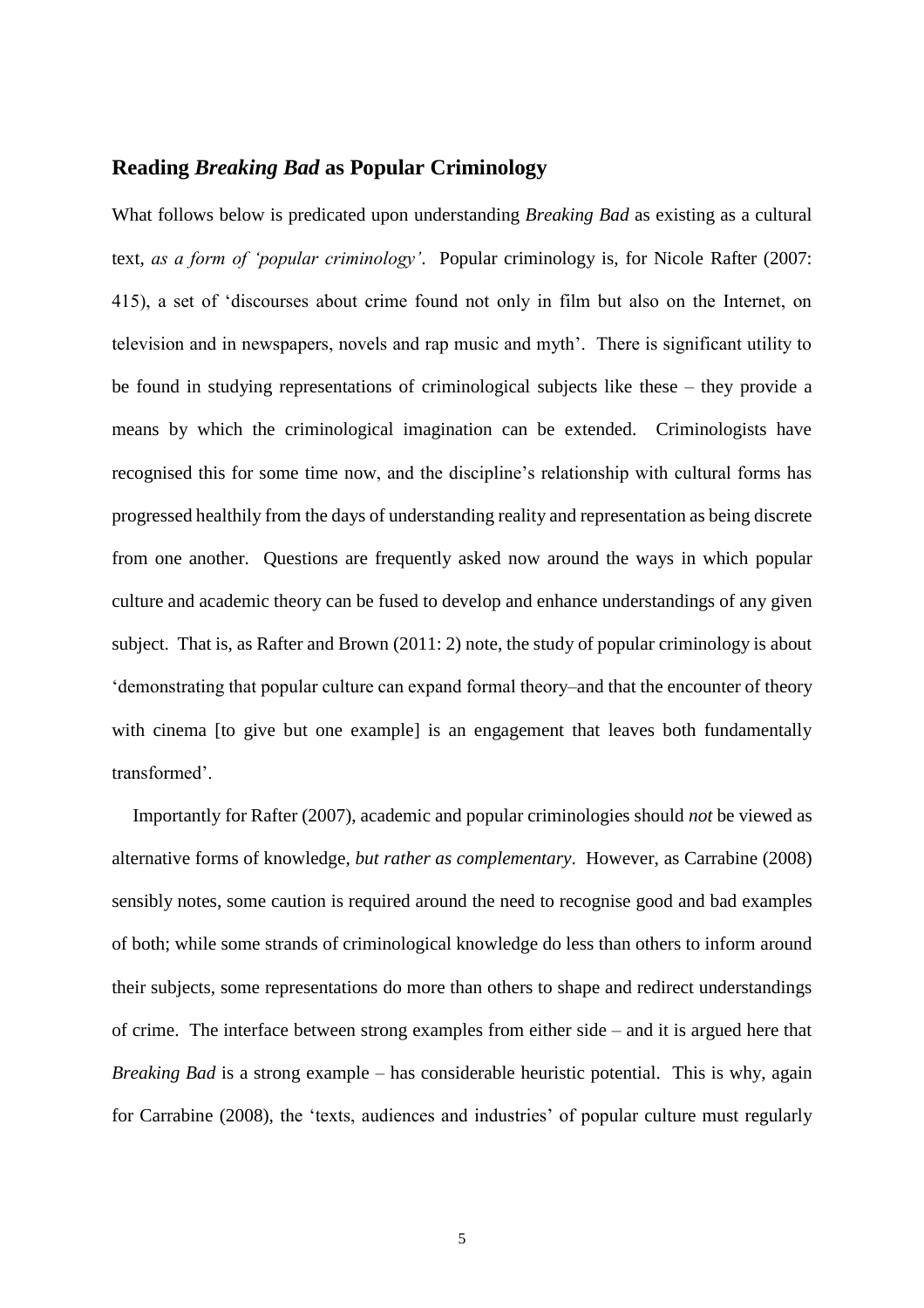form the targets of criminological research. This however poses a number of questions around how such research should be done.

There are different epistemic/methodological approaches available here that can be roughly divided between those that take the more traditionally social scientific approach of viewing representations as ideological conduits that transmit meaning, and those that are more closely akin to literary theory which view representations as being tangled up in postmodern processes of meaning-making/negotiation. Both have their merits and limitations, and consequently the most appropriate course to take is one that incorporates the strengths of each; what Majid Yar (2010: 77) has usefully termed a 'synthetic and critical' approach to reading crime media. From such a position, the task is to understand *Breaking Bad* as both conveying meaning and being open to interpretation at the same time. This, for Yar (2010), allows for an appreciation of the diverse nuances of representations to be set alongside their wider social/political relevance. Thus, the study of criminological representations does well to start from a point similar to that which Stuart Hall (1981: 443) described as the 'double stake of popular culture'. That is, the double movement of containment and resistance which it always contains. As TV shows both generate and convey meaning at the same time, they are ideological conduits *and* challenge hegemony at the same time. This epistemic position facilitates the expansion and transformation of academic theory through engagement with representations. It encourages the questioning of the ways in which *Breaking Bad* conveys latent ideologies of gender and violence, *and* it also permits investigations of the ways in which the show challenges forms of intellectual hegemony surrounding these subjects concomitantly.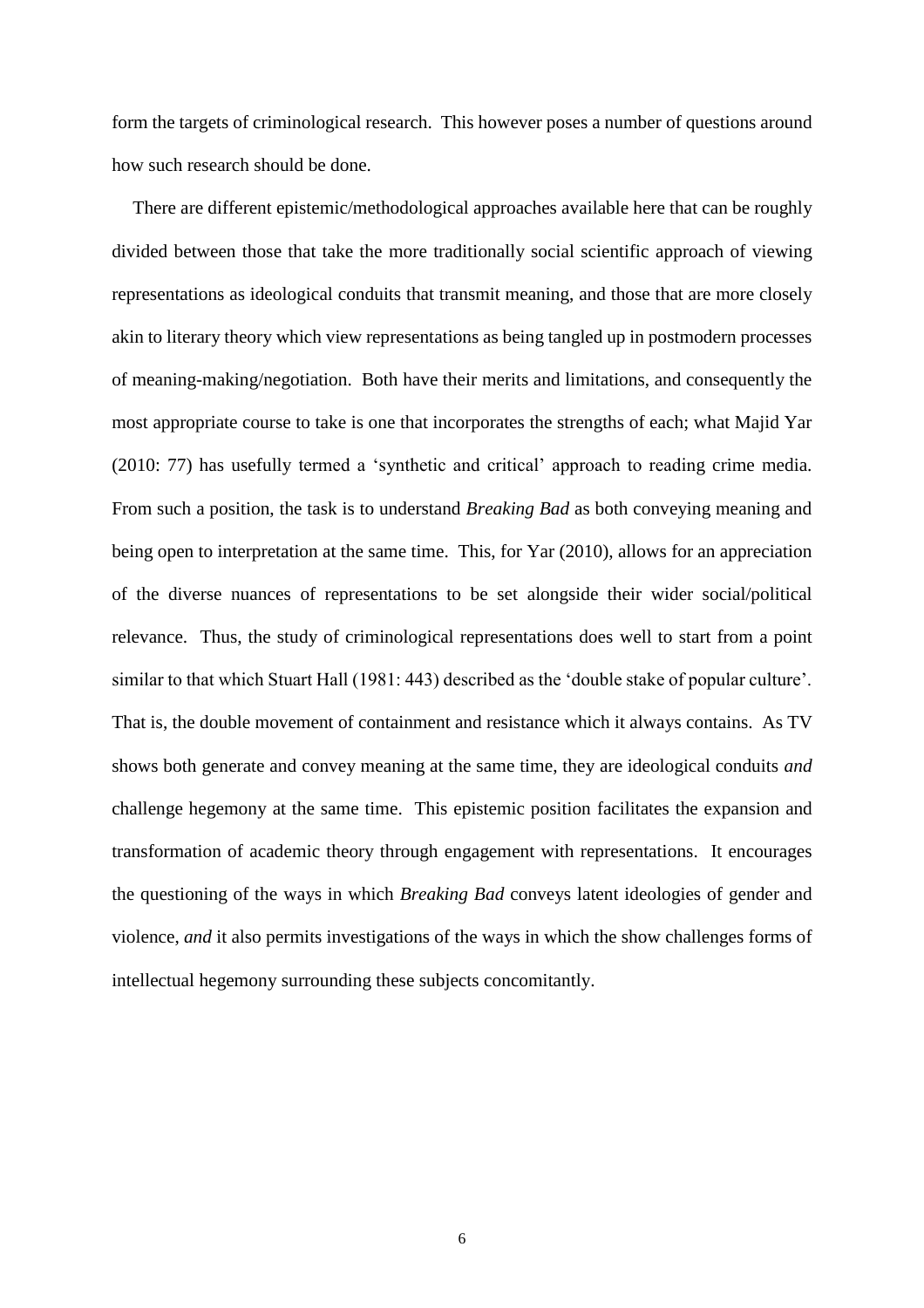### *Breaking Bad***: A Brief Summary**

Before progressing into the analysis described above however, a brief overview of *Breaking Bad* is required for the unfamiliar reader. Set in Albuquerque, New Mexico, the show tells the story of Walter White, a high-school chemistry teacher in his early fifties who is diagnosed with terminal lung cancer. Lacking adequate health insurance, Walter realises that in the event of his impending death his wife, disabled teenage son, and unborn baby girl will be left in financial peril. He reads this situation as the latest in a long line of his failures, underpinned by his perceived inability thus far in life to fulfil his potential. He is a brilliant chemist, yet bought out early of the company he and his university friend set up as students (which to his further dismay is now worth millions). He is an impassioned teacher, yet his financial circumstances mean he has to take a second job at a car wash where his students mock him as he cleans the wheels on their sports cars. And, he is a loving father who would do anything for his children, yet his cancer will ultimately prevent him from from fulfilling this potential too. All of the above come together in one moment in season one episode four (hereafter, S01 E04) when Hank Schrader – Walter's hyper-masculine DEA agent brother-in-law (Dean Norris) – rather awkwardly lets him know that when he dies, he will provide for his wife and children in his place. For Walter, this is the final insult. It is at this point that something of a transformation starts to occur; from here on in Walter embraces the criminality the viewer has witnessed him flirting with in the opening episodes – *it is here that Walter White 'breaks bad'*.

Walter then embarks upon a course of action that, through a reunion with a former pupil Jesse Pinkman (Aaron Paul), involves producing and selling crystal methamphetamine. With his chemistry knowledge to assist him, Walt and Jesse produce the purest, strongest methamphetamine on the market and as such, are able to climb to the very top of the illicit drug trade. This ascent is anything but peaceful though; by the end of the show Walter has been directly implicated in the deaths of 27 people.<sup>3</sup> Here the viewer sees the extent of Walter's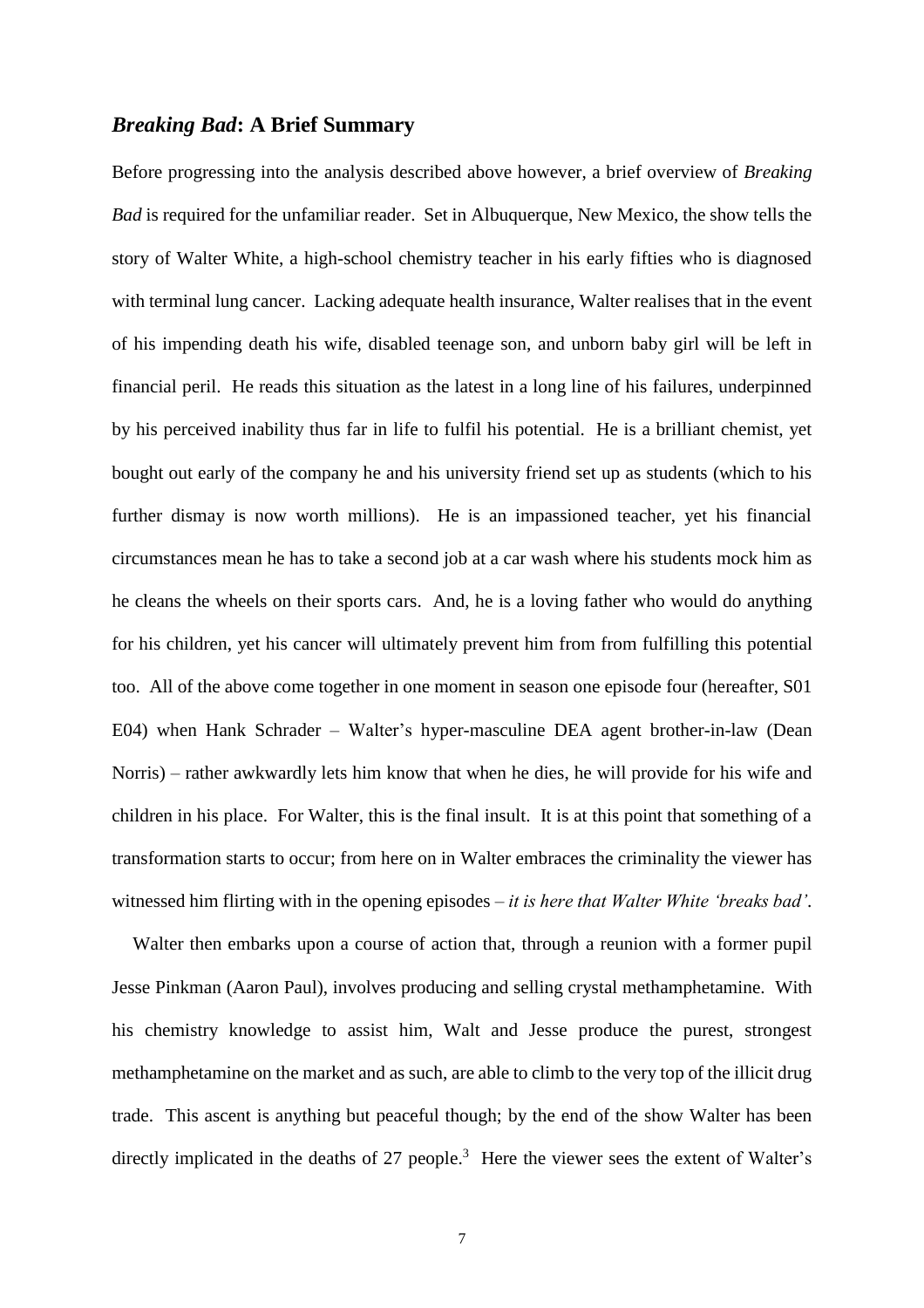transformation – he changes from a mild-mannered teacher to a calculating killer who on more than one occasion executes those who stand in his way without a second's hesitation. Over the course of five seasons we see Walter *become something else*, he becomes 'Heisenberg'. However, this is not just a 'street' name that Walt adopts, it is not just his alter ego, *Walter becomes Heisenberg at the very core of his being*. In this respect, the name is most apt. 4

Through this transformation, Walter causes untold misery to those around him, but perhaps none more so than his wife. Their relationship and its deterioration is a key theme of the show as Skyler comes to know of Walt's criminality and albeit to a lesser degree, becomes involved herself. However, the viewer does not see Skyler 'break bad' in the same explosively violent way as her husband – they see a more passive, indirect will to violence that is sexualised and inextricably bound up with her feminine form. Skyler does not break bad in the same way Walter does, and this has extensive symbolic importance. Thus, in *Breaking Bad* two distinct problematics are visible with theoretical significance to criminology: (1) a challenge to some of the field's dominant understandings of interpersonal violence through Walter's transformation; and (2), the reaffirmation of patriarchal values around women's propensities towards, and capacities for, this same type of violence through Skyler's apparent inability to engage in it in the same way the show's men do.

## **The One Who Knocks: Walter White as the 'Transcendental Materialist Subject'**

Who are you talking to right now? Who is it you think you see? Do you know how much I make a year? I mean, even if I told you, you wouldn't believe it. Do you know what would happen if I suddenly decided to stop going into work? A business, big enough that it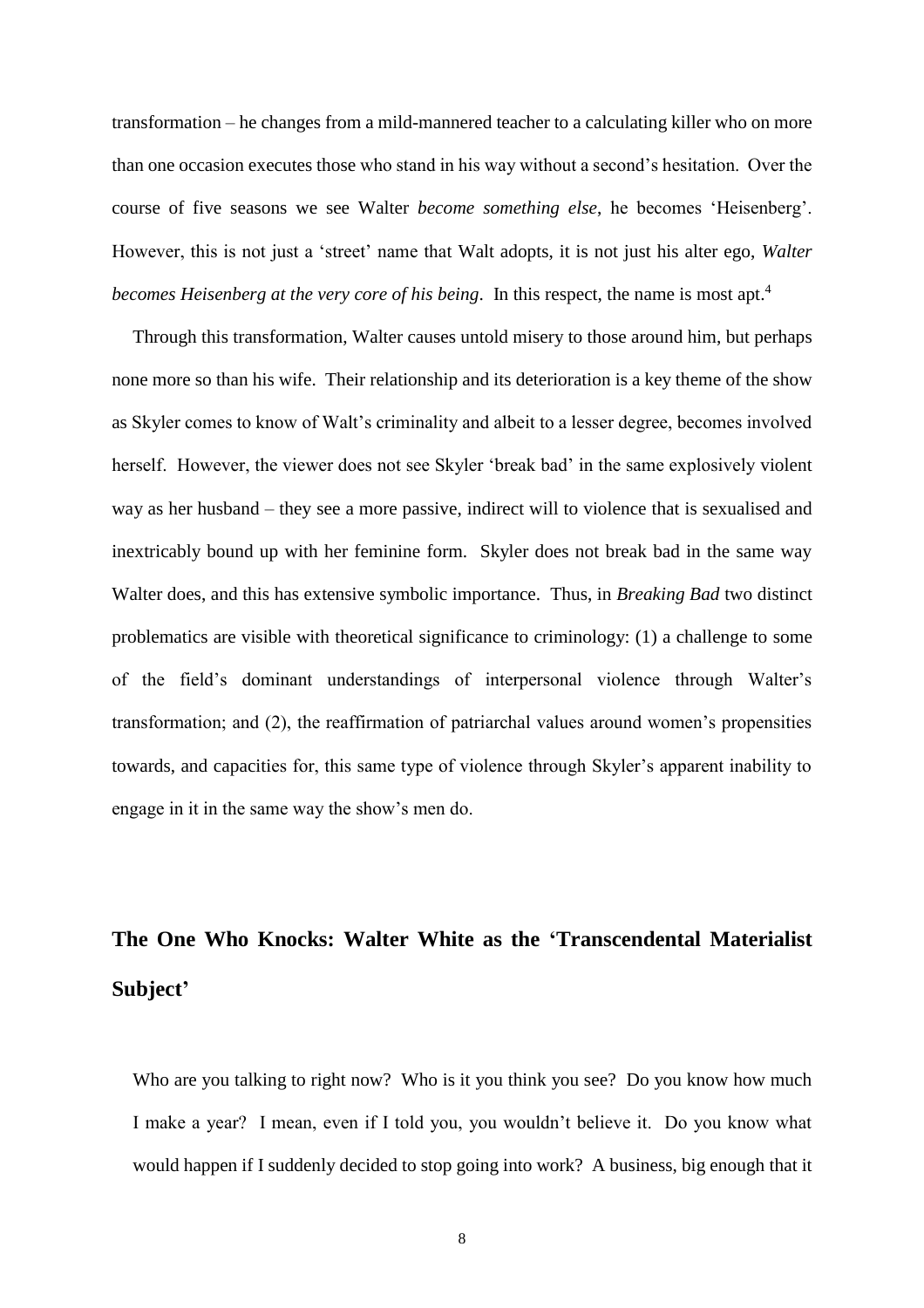could be listed on the NASDAQ, goes belly up. *Disappears*! It ceases to exist, *without me*! No, you clearly don't know who you're talking to, so let me clue you in: I am not *in* danger, Skyler – *I am the danger*. A guy opens his door and gets shot and you think that of *me*? No. *I am the one who knocks*!

#### Walter White, S04 E06

In the above extract Walt makes something clear to Skyler – he is no longer the passive, weak, failure of a man that he thinks she sees him as. *He has changed*. To add some context, Skyler has recently heard of the death of a man connected to Walt's meth business and is pleading with him to get out of the trade. She suggests he is 'in over his head' and that he calls the police to confess all and seek protection. She intimates that he does so as the cancer-stricken school teacher, as a 'victim' of ruthless gangsters who have exploited him and his circumstances. However Walter no longer sees himself in this light, and for very good reason too. When he declares himself to be '*the* danger', he means it. By this point Walt has changed, in his appearance as well as his attitude and demeanour. He has become Heisenberg; he is the same man, but different. This matters because it is this transformation that is emblematic of a potential challenge to criminological theories of the ways in which people become violent. Walter's transformation is not just discursive, nor is it merely symbolic, and neither is it some sort of social constructionism either. While it retains elements of all of these, it is so much more; it is a foundational change at the very core of his material being, *he has become something that previously he was not*.

Such pathways into violent offending have been studied by criminologists for a long time, and there are multiple accounts surrounding the ways in which they can be understood. To make sense of them thematically, Ray (2011) notes that in the case of interpersonal violence like Walter's, there is a broad conceptual divide between theories that are primarily biological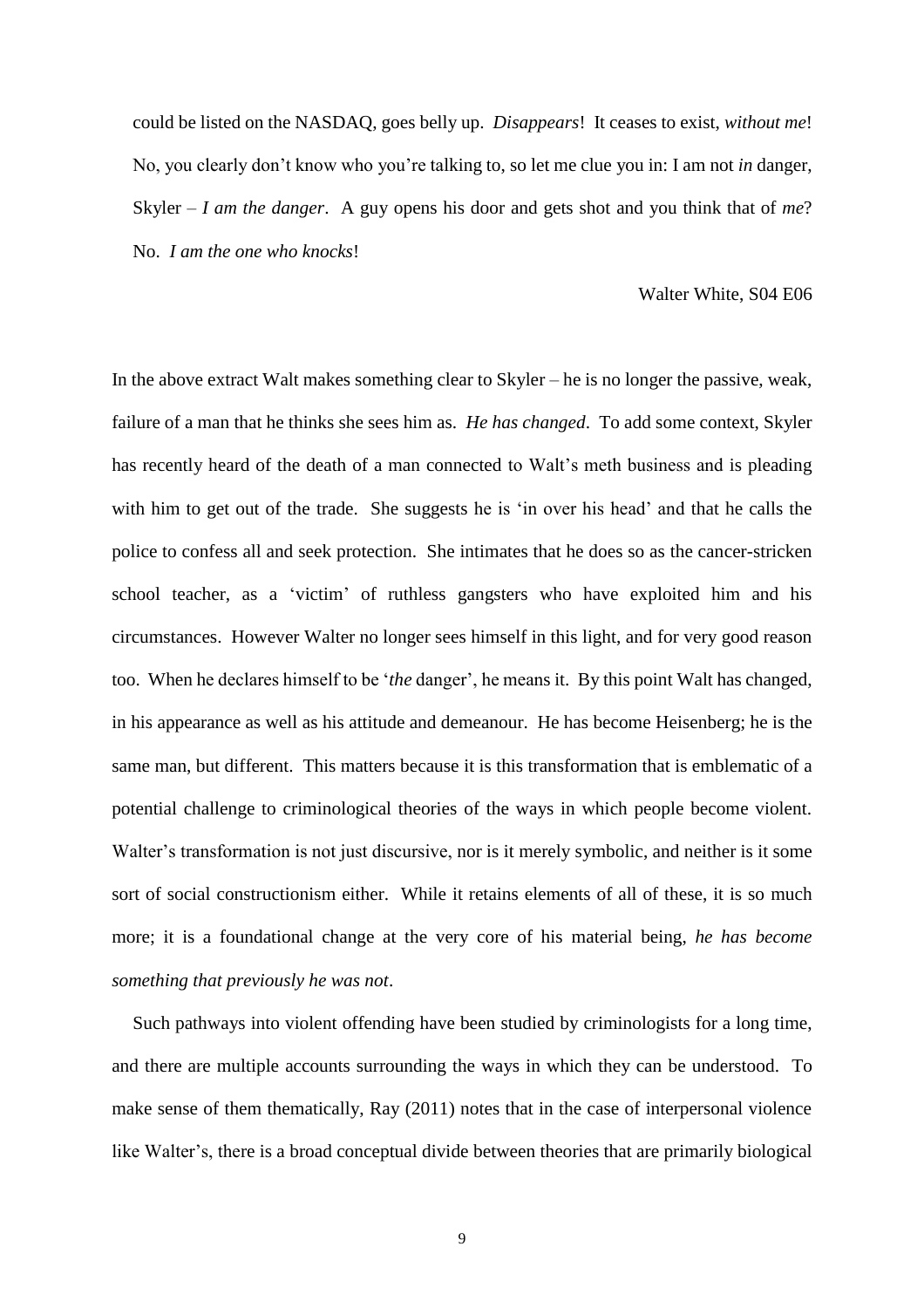and of an 'evolutionary' nature (those that hold violence to be an 'adaptive trait' present in all humans and necessary to our evolution), and those that are more 'social' in their nature (those that stem from the fields of psychology, sociology and criminology). Regarding the latter, these extend from what might be termed 'the foundational' right up to the contemporary/progressive. For example, there are established theories that point towards the social environment that Walter finds himself in and the ways in which it can encourage the adoption of similar behaviours – the social learning theory of Burgess and Akers (1966) is indicative of this type of thinking. Similarly, strain theories contend that certain structural contexts combined with certain cultural goals/ideals underpin deviant responses such as Walter's (i.e., Merton, 1968). Additionally, there are rational choice/routine activity-based theories that understand criminality as basic goal-orientated action designed to achieve given ends (Cohen and Felson, 1979). Whilst there is certainly some merit in these, their ability to account for Walter's actions is perhaps limited by its complexity; they remain foundational works that have since been superseded by an array of contemporary criminological theories more directly focused upon interpersonal violence.

Katz's (1988) concept of 'righteous slaughter' is certainly noteworthy as a more contemporary theory of violence, as is his more recent analysis of U.S. school shootings (Katz, 2016). Additionally, there are a number of compelling accounts involving gender and the ways in which masculinity in particular is associated with a will to violence (e.g. Messerschmidt, 2012, 2013). And then finally, the progressive and evolving corpus of psychosocial criminology offers significant and nuanced explanations for violent offending through incorporating the teachings of both psychology and sociology (see Gadd, 2003; Gadd and Jefferson, 2007; Robinson & Gadd, 2016). However, despite their layers of complexity, the above do not recognise to the extent that they perhaps could what Hall (2012a) termed the 'thorny' issue of biology. That is, they do not take account of the fact that human action is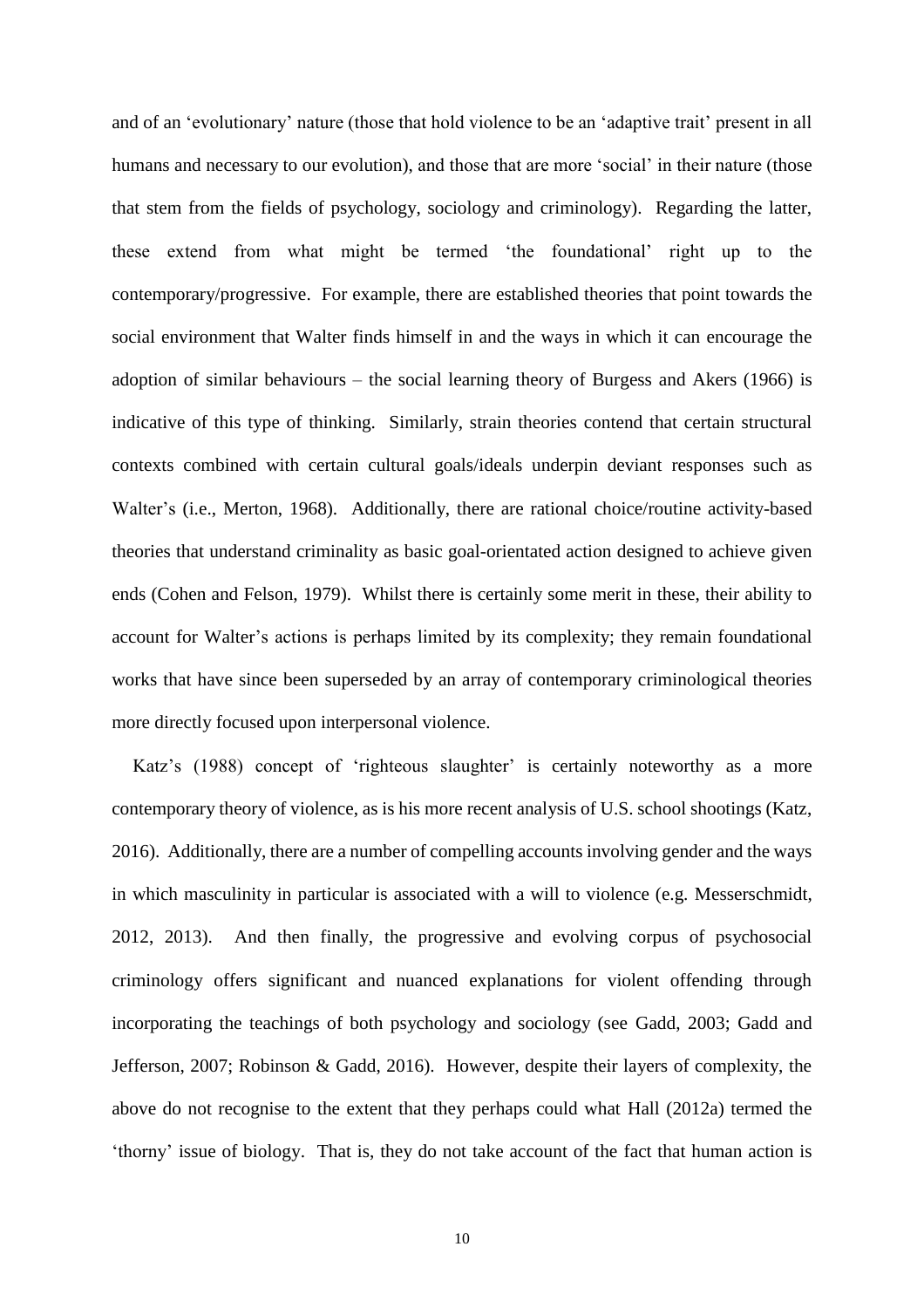underpinned by biological processes, many of which the agent has limited or no control over or knowledge of. This is not to discredit the aforementioned works as they did not set out to cover cover biosocial concerns – rather, it is to highlight the fact that the biological sphere is currently not recognised as comprehensively as it could be in contemporary criminologies of a cultural and/or critical nature (see Delisi, 2013).

This represents something of a missed opportunity on criminology's part; the incorporation of contemporary biology has great heuristic potential in terms of accounting for the violent transformation the *Breaking Bad* viewer witnesses. In order to realise it however, it is important to recognise the development of what Walsh and Beaver (2009) call biosocial criminology as actually being much bigger than 'criminology'; there has in recent years been an intellectual shift across the social sciences towards more materialistic, biologicallyinformed understandings of the human subject. The collection of works representative of this is both diverse and eclectic, yet the core claim running through them is roughly congruent – that human action is underpinned by the interactions *between* biology and environment (see Braidotti, 2002; Johnston and Malabou, 2013; Meloni, 2014; Rose, 2013; Wilson, 2004; Žižek, 2006). That is, humans do what they do, and become who they become, because of their biological makeup *and the way it interacts with their social environment*. Epistemologically, this is predicated upon the convergence of two fields: sociology (and by association, criminology) and biology. As Meloni notes: '*sociology is becoming more open to biological suggestions, just at a time when biology is becoming more social*' (2014: 2, original emphasis). To exemplify this, sociologists are currently using neuroscience to help understand the changing nature of life in the modern city (Fitzgerald et al., 2014), and Chung et al. (2014) have convincingly positioned epigenetics as a 'science' *of* social science. Importantly in the present context, the above collected are concerned with the nature of *being* – with the ways in which human beings exist in their worlds.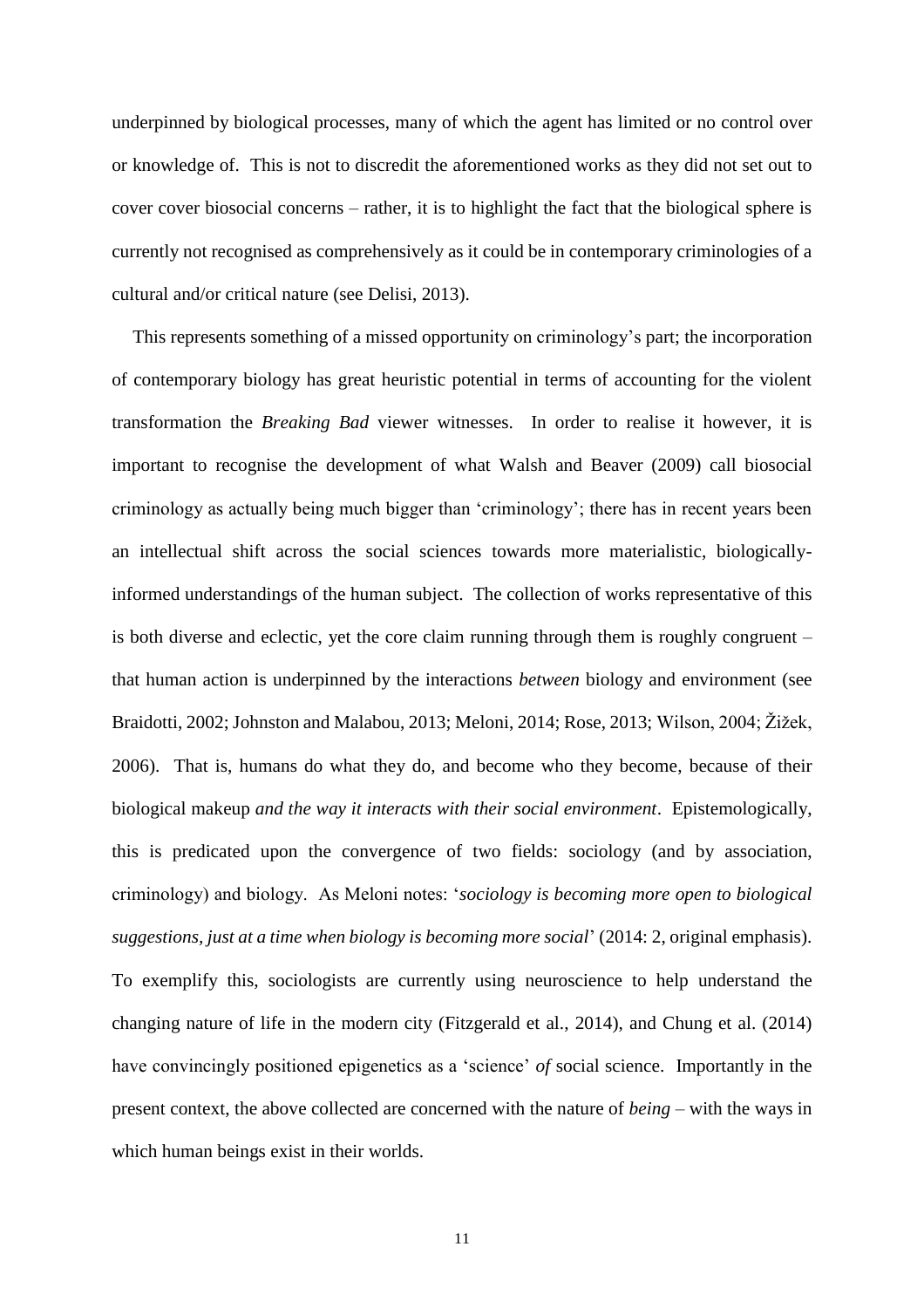Philosophical understandings of the ways in which things exist are complex and convoluted, but an excellent overview can be found in Alain Badiou's (2009) seminal text, *Theory of the Subject*. Badiou (2009) notes that understandings of human existence (*being*) frequently hinge upon the relationship between the external world (*material*) and the thinking being (*the ideal*). He recounts five main philosophical understandings of this matrix: (1) 'subjective metaphysical idealism' where everything exists through ideal thought alone; (2) 'objective metaphysical idealism' (*à la* Kant) where the ideal thinking being exists as real, but only in so far as it is different to all other materially-existing 'things-in-themselves' which can only ever be perceived; (3) 'dialectical idealism' (*à la* Hegel) where thinking beings produce their externally existing realities; (4) 'metaphysical materialism' which reverses this and posits everything as existing in a purely material sense regardless of any thought or perception; and finally (5), 'materialist dialectic' (*à la* Marx) in which the material world and thought continually interact with each other to (re)produce both in a cyclical manner (Badiou, 2009: 117-119. See also, Badiou, 2005). While the intricacies of these perspectives are not important right now, Badiou's model is useful in that it provides the philosophical foundations for a line of thought that has significant relevance to the debates about violence of interest here, that of *transcendental materialism*.

The term transcendental materialism was coined by the American psychoanalyst and philosopher Adrian Johnston (2008), and is predicated on his reading of the philosophy of Slavoj Žižek. It can be understood as forming a sixth addition to Badiou's typology from above, one that understands the material and the ideal as being irrecoverably intertwined in a mutually constitutive process of becoming. It has recently been highlighted as holding great potential in criminology (Hall, 2012a, 2012b; Hall and Winlow, 2015; Winlow and Hall 2013). As a distinctive philosophy, it is best understood as an 'ontology of the subject' whereby: 'cogito-like subjectivity ontogenetically emerges out of an original corporeal condition as its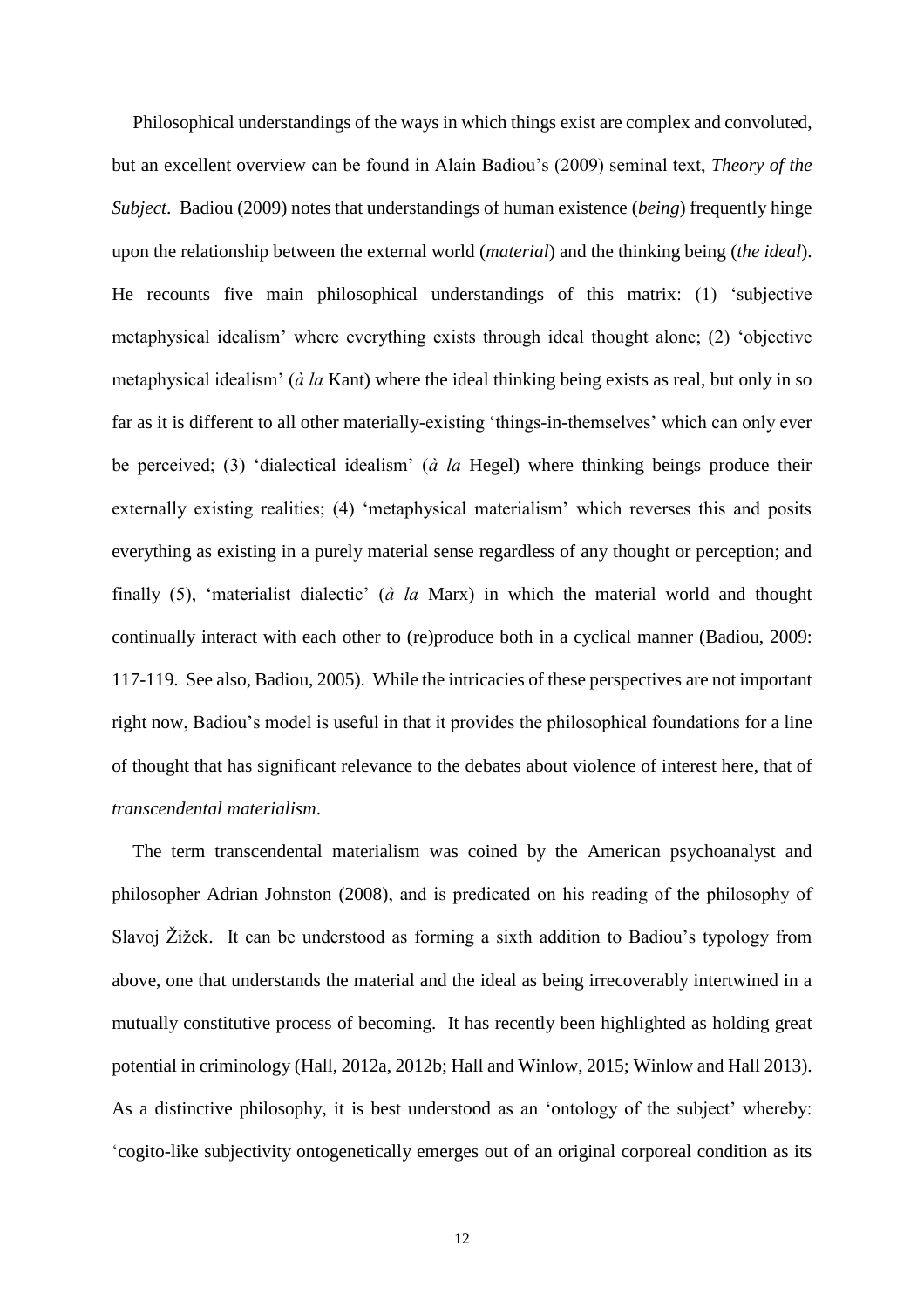anterior ground, although, once generated, this sort of subjectivity thereafter remains irreducible to its material sources' (Johnston, 2008: xxiv). That is, this is a model of the human being whereby subjectivity (*being*) is understood to arise out of a bodily base (the human brain), but then needs to be understood as existing as 'more than' (as *transcendental of*) its material grounding. In other words, the conditions of human possibility are rooted to the human body as it is out of this material entity that subjectivity arises. Yet, crucially, once the subject has arisen it is no longer reducible to its material base as it is now caught up in a mutually constitutive relationship between the external webs of meaning that are culture/society, and the continually changing synaptic network of the human brain from which the subject emerges.

In very basic terms, transcendental materialism is a synthesis between the teachings of critical social theory and contemporary neuroscience – *between biology and sociology*. The inference is as follows: an identifiable human subject arises out of its material basis and then begins to interact with the social world it is thrust into, this interaction causes feedback which results in changes to the material body through the processes of neural plasticity that social neuroscientists are starting to reveal (see Cacioppo and Berntson, 2004). This is admittedly a somewhat crass reduction of a complex set of neurobiological processes, but the essence of the theory is this: as the human being acts, the synaptic connections in the brain are either strengthened or weakened. The brain exists in a state of plasticity  $-$  it changes in terms of its structure and functionality as the subject interacts with their worlds. The implications of this for social theory are only just becoming apparent, but they are significant and should not be ignored (see Malabou, 2008, 2012). If the brain is the central point out of which human subjectivity arises, then the fact that it exists in a transformative state must be relevant to knowledge of how people become what they are. In essence, transcendental materialism holds that new and evolving subjects are continually emerging out of continually transforming human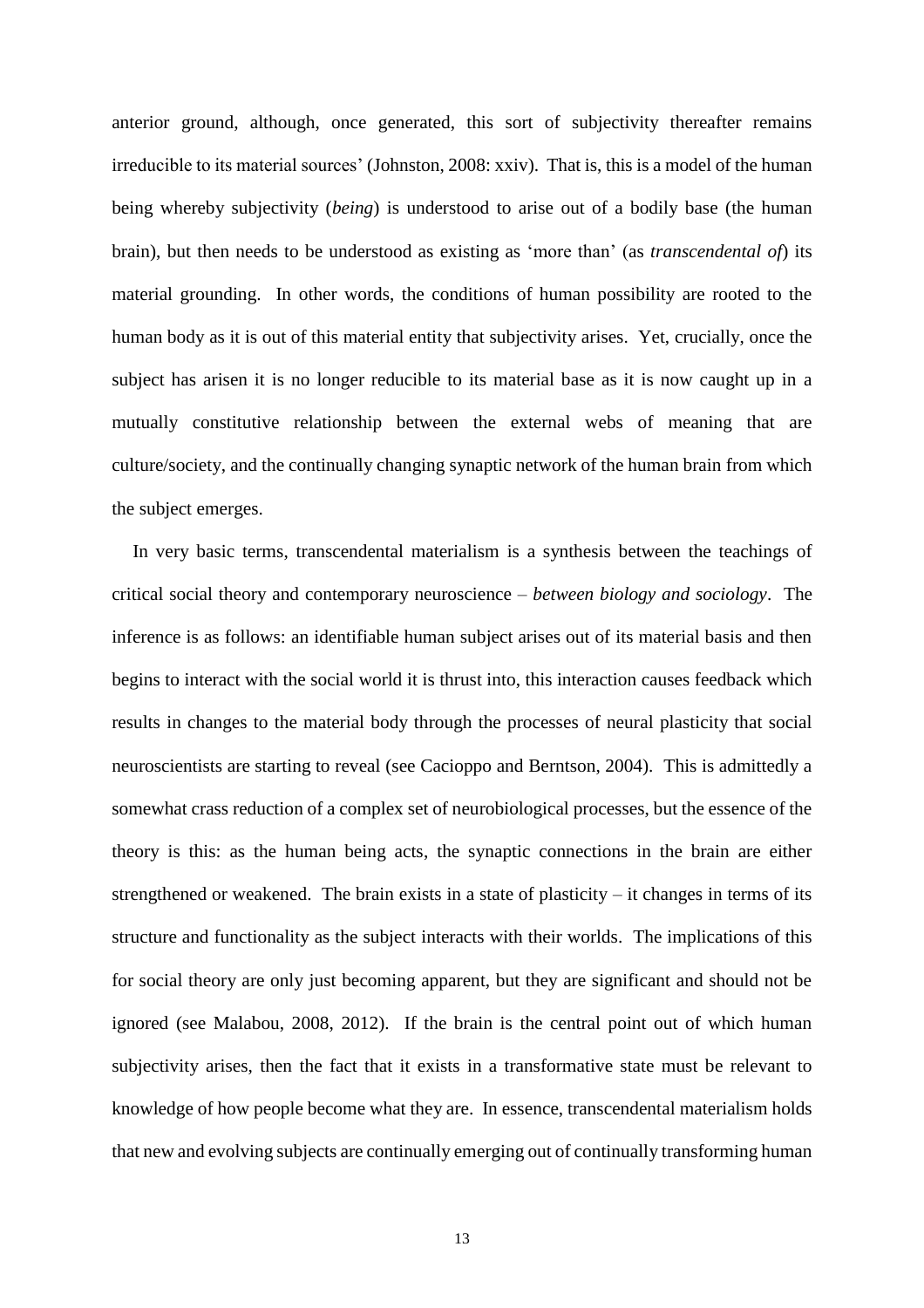bodies as they interact and reproduce their social worlds. In this respect, the theory is bigger than crime and criminality  $-$  it is a way to theorise the very nature of social life.

In this respect then, the adoption and extrapolation of transcendental materialism into criminological theory ought to be understood as the progressive evolution of a specific line of thought. Hall's (2012a) earlier work overviews his notion of the 'pseudo-pacification process' whereby the everyday violence of times gone by was repressed not through any sort of civilising process, but through the imperatives of capital that required a social order of civility to facilitate trade and the expansion of markets. It is through this process that Hall (2012a) argued that status and prestige came to be associated with consumer symbolism over and above physicality. This is neatly outlined in full detail by Hall and Winlow (2015: 115-120), but matters here in brief as it establishes the link between the material conditions of society and the changing nature of human subjectivity that transcendental materialism is ultimately predicated upon. In this respect, *Breaking Bad* is again neatly symbolic – it is arguably the case that Walter's pathway into violence was, in a large part, originally motivated by his rejection of pacification. The material and symbolic rewards he witnessed others reaping were not forthcoming in his life, and this played a significant role in both him overcoming his aversion to violence, and then maintaining and embracing his newly found violent ways.

While this article can only provide a brief overview of what is undoubtedly a complex philosophical orientation, it should be enough to underpin the core claim made here: *that Walter White is the transcendental materialist subject*. He is a cultural embodiment of this line of philosophical thought. He is the same person, but he has changed – this change is rooted in the interactions between the violent world he is now enmeshed within, and the plasticity of the human synapses that his subjectivity emerges out of. As he sees, thinks, desires, fears and does, *so he slowly but surely becomes*. This transformation is startlingly evident across the show: when he warns the rival meth cook, 'stay out of my territory' without so much as a blink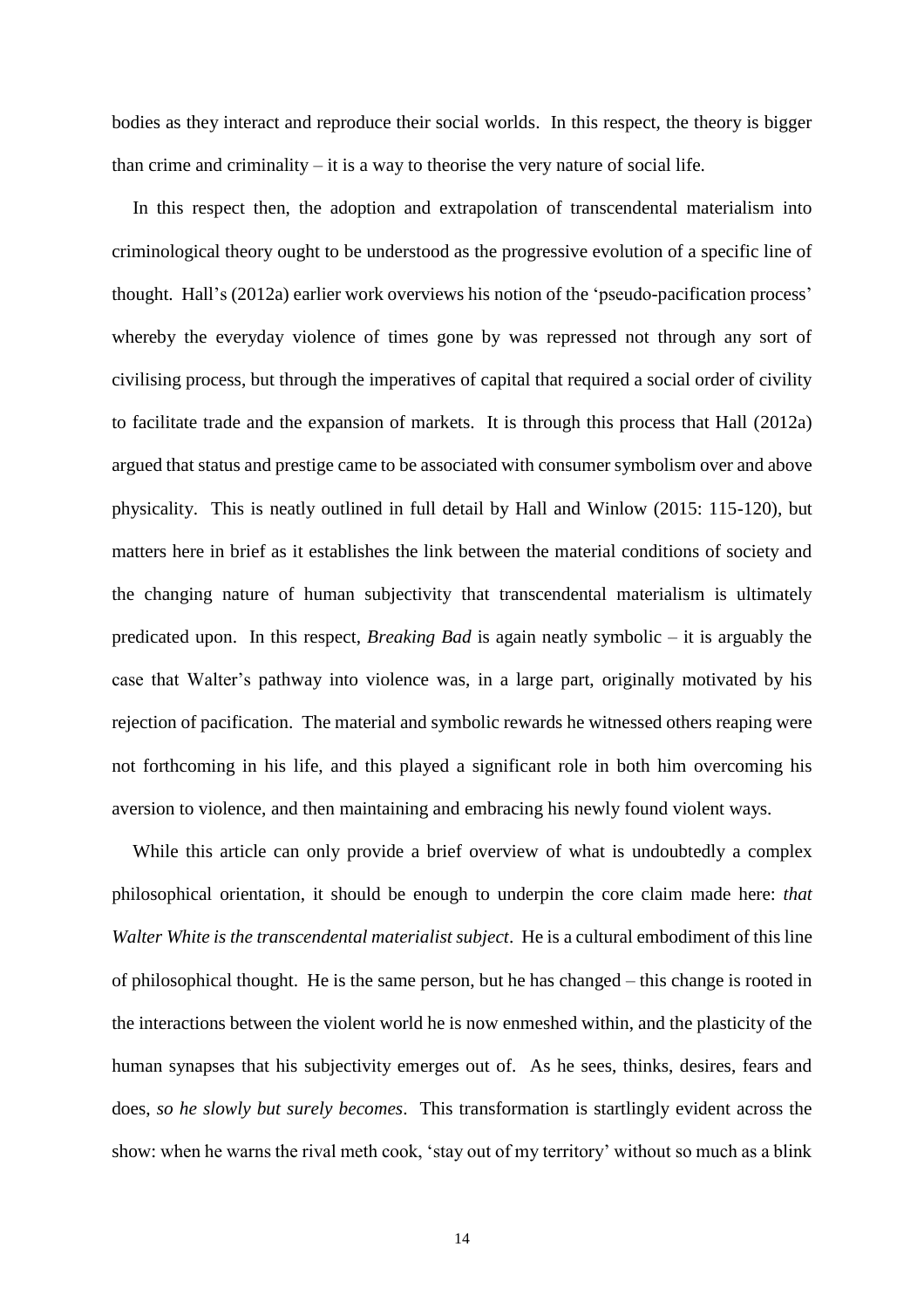of the eye (S02 E10); when he insists that a gang of neo-Nazi thugs conduct a series of brutal murders *exactly* the way he wants them to be carried out (S05 E08); and then when he stands in the desert and instructs a rival drugs kingpin to 'say my name' before he will let a business transaction proceed (S05 E07), *Breaking Bad* is demonstrating that Walter has changed – *that he has become Heisenberg*. In this respect, the show is more than congruent with a progressive line of criminological thought surrounding the ways in which people become and stay violent offenders; it challenges the hegemony of discursive and social constructivist accounts of human behaviour that relieve it of its material core.

It is for this reason that Walter's cancer is central to understanding *Breaking Bad*; it is *metaphorical*. Cancer works, at the most basic level, through the transformation of cells – in this respect it is symbolic of Walter's *transformation* into Heisenberg.<sup>5</sup> As transcendental materialism suggests – as one *does*, so they *become*. This is a kind of 'fluent' determinism, the transcendental materialist subject becomes what s/he is at the core of their being as part of their ongoing *process of becoming*. The sceptical reader is reminded that as Walter becomes Heisenberg, he is at the same time on his way to becoming someone/something else. The core of this argument is visible here through *Breaking Bad*: criminologists ought to think more openly about the role of social neurobiology in their field. When viewed in this light, this show constitutes an important cultural manifestation of ongoing criminological debates surrounding human agency and violence. However, as promising as it might appear, this presents some questions. Questions that are neatly (re)presented through *Breaking Bad's* depictions of female violence.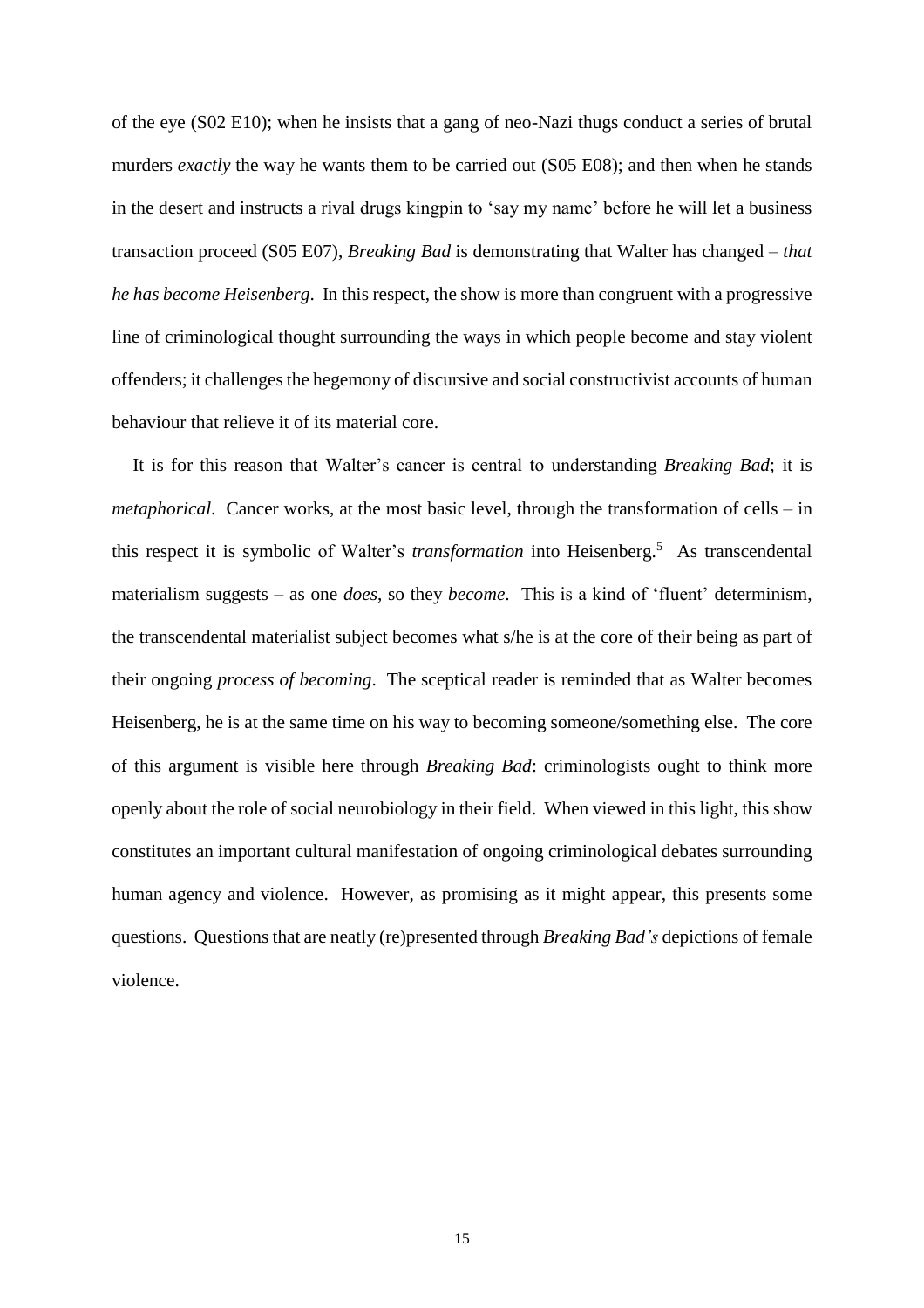#### **The One Who Waits: Skyler White and Female Violence**

Skyler: I don't know! This is the best I could come up with, okay? I will count every minute that the kids are away from here, *away from you*, as a victory. But you're right. It's a bad plan. I don't have any of your magic, Walt. I don't know what to do. I'm a coward. I can't go to the police. I can't stop laundering your money. I can't keep you out of this house. *I can't even keep you out of my bed*. All I can do is *wait*. That's it. That's the only good option. Hold on, bide my time, and wait.

Walt: Wait for what? What are you waiting for?

Skyler: For the cancer to come back.

#### Walter and Skyler White, S05 E04

The above is poignantly emblematic of *Breaking Bad's* depiction of a reduced feminine capacity for violence. The scene takes place in the bedroom, with Skyler in the marital bed and Walter stood next to it looking down over her. This is exactly the same positioning of the scene quoted to open the previous section in which Walter declared himself to be 'the danger', and the symbolic importance of this should not be underestimated. To add context again, Skyler is now embedded in Walter's criminality. She works in the car wash business he has purchased laundering his money, all the time keeping it secret from their family. To keep up appearances, Walter is now back living in the family home and acting like all is well, yet Skyler does not share his optimism. Her realisation in this scene is that she is trapped – that there is nothing she can do about her predicament and that, crucially, *this is reducible to her femininity*. As she admits, she has none of Walt's 'magic'; she cannot be violent in the same way he can.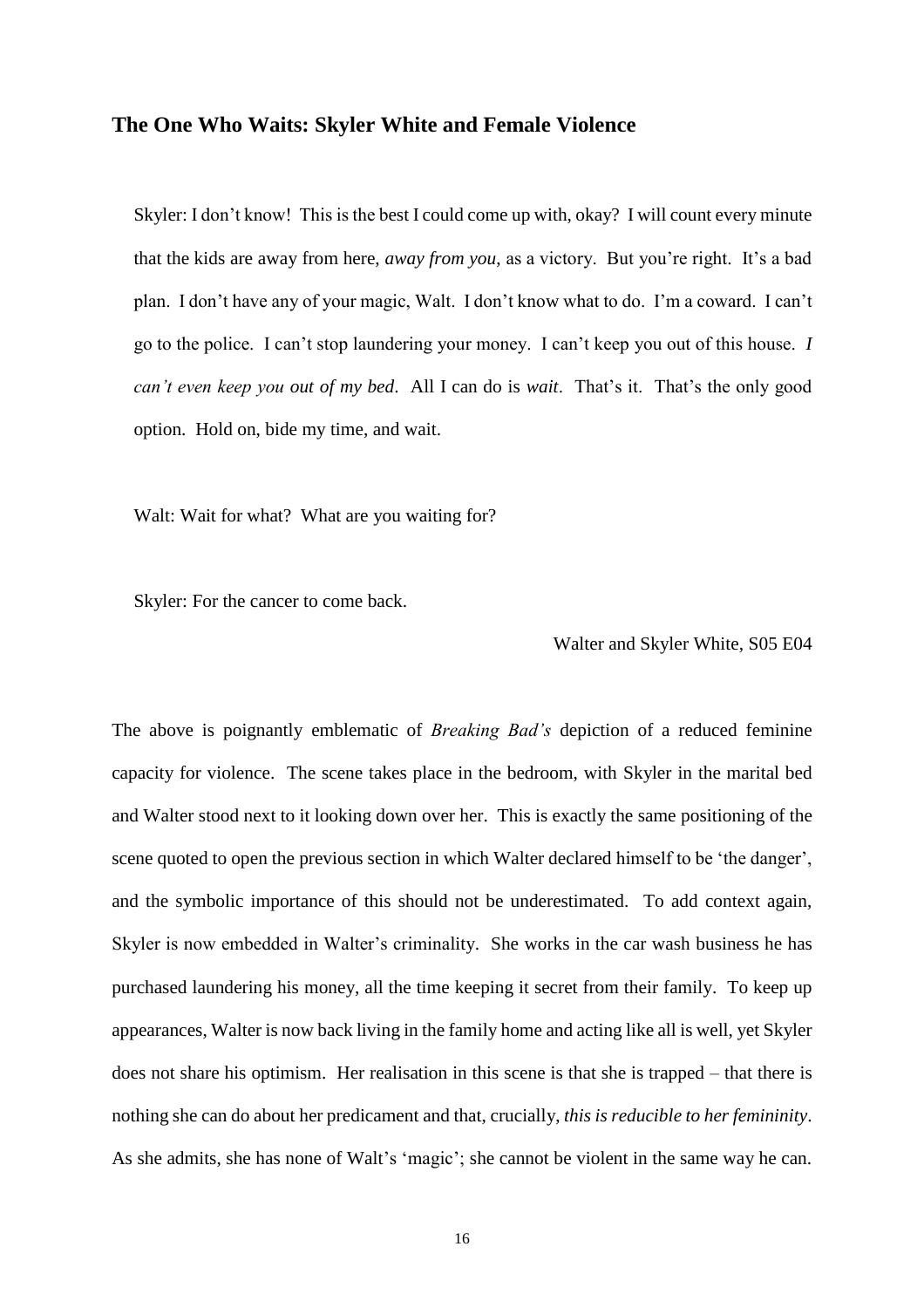The only way she can enact violence against him is through *waiting*, through standing back and waiting for his cancer to return and kill him because, ultimately, as a woman she lacks the ability to do this herself.

The 'double stake' of popular culture is evident here; while *Breaking Bad* challenges the hegemonic grip of symbolic interactionist theories of human agency in criminology, it concomitantly conveys and strengthens patriarchal ideologies of gender. In this respect, the show is not alone; it is certainly not ground-breaking to claim that popular culture misrepresents women at best, and at worst is purely misogynistic. The processes by which popular media (mis)represent women have been rendered clear elsewhere, and importantly, the ways in which this is criminologically significant have too (see Humphries, 2009; Rafter, 2006; Rafter and Brown, 2011). In *Breaking Bad* the viewer sees ample evidence of these processes at work. Through Skyler, female violence is (re)presented very differently to that of the show's men; her violence is passive, indirect, and at times, highly sexualised. This is categorically not to imply that it is any less harmful; in this instance, 'passive' and 'indirect' are used to refer to more *symbolic* than physical manifestations of violence. The crux of the matter is that Skyler's violence is (re)presented in this show as being markedly different to that of the male characters, and as such, *Breaking Bad's*imposition in the present context is that it requires special attention theoretically to understand it.

Skyler demonstrates the indirect nature of her violence in the opening quotation above, but a prime example of the ways in which it is sexualised comes in S03 E03 (entitled, *I.F.T.*). Having moved back into the home and having avoided Skyler's attempts to have him removed by the police, Walter is preparing dinner when Skyler returns from work. While Walter talks of the progress he thinks they are making in their relationship, she calmly leans towards him and tells him that she has slept with her boss ('I Fucked Ted'). This is not (re)presented as a woman making free sexual choices however, it is instead emblematic of a woman enacting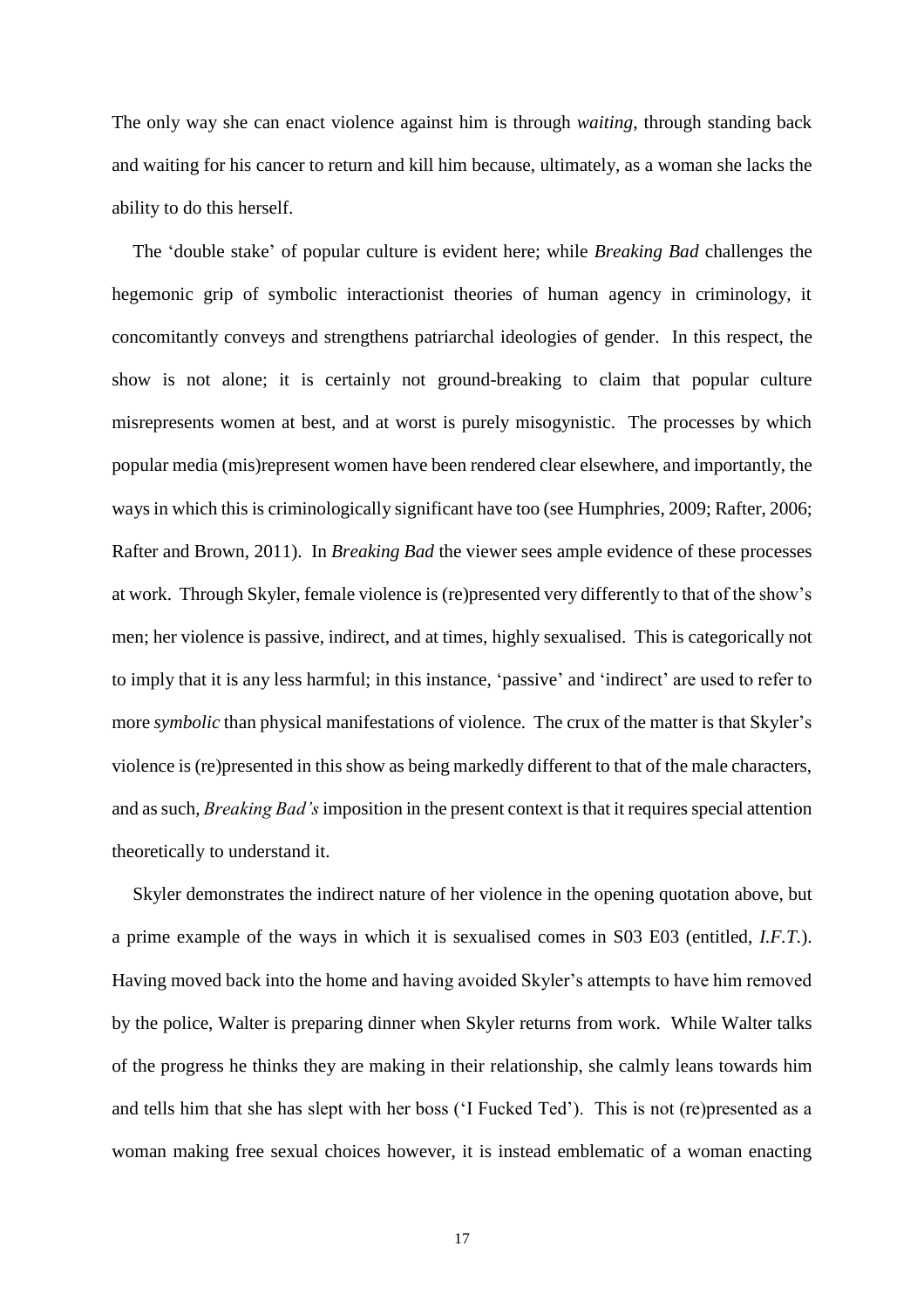violence upon a man through her sexuality. This is Skyler being violent towards Walter in the only way that she, *a woman*, can. In this respect, the show has significant congruence with emerging pathways of criminological research that position sexuality as a key concern of the intersections of feminist and cultural criminologies (Naegler and Salman, 2016). However, the core point to make here is this – *Breaking Bad* presents both a challenge to some of criminology's dominant conceptualisations of the will to violence (as exemplified above), but it can also provide a piercing critique of such theory through its gendered representations of peoples' capacities to do harm.

There is also a lot to be achieved here through using *Breaking Bad* and its misrepresentation of gender to problematise and critique the very same emerging and progressive theories of violence that it has been positioned above as emblematic of. Feminist criminology has a long history of challenging the androcentric 'malestream' nature of the criminological enterprise (Smart (1976) being the classic example, Cullen et al. (2015) being a more contemporary one), and the current arguments are very much intended to follow this same path. For example, while the criminological significance of transcendental materialism has been convincingly mapped out already (see Hall and Winlow, 2015; Winlow and Hall 2013), it would seem only in so far as it pertains to *male* offenders. It is important to note here however that there are some very good reasons for this. Winlow and Hall, as the chief architects of this theory, are undertaking its development as part of their wider project that is highly critical of the cultural study of gender and the ways in which it has figured in left-leaning 'identity politics'. Their most recent work stresses this fact: that criminology must discard its fascinations with the fields of 'gender' and 'culture' and work towards a model of progressive materialism in the form of what they call 'ultra-realism'. This, for Winlow and Hall (2015) is a new perspective on crime and deviance based upon the conceptual apparatus of transcendental materialism and the pseudopacification process. Yet, this position can be fruitfully interrogated through *Breaking Bad*.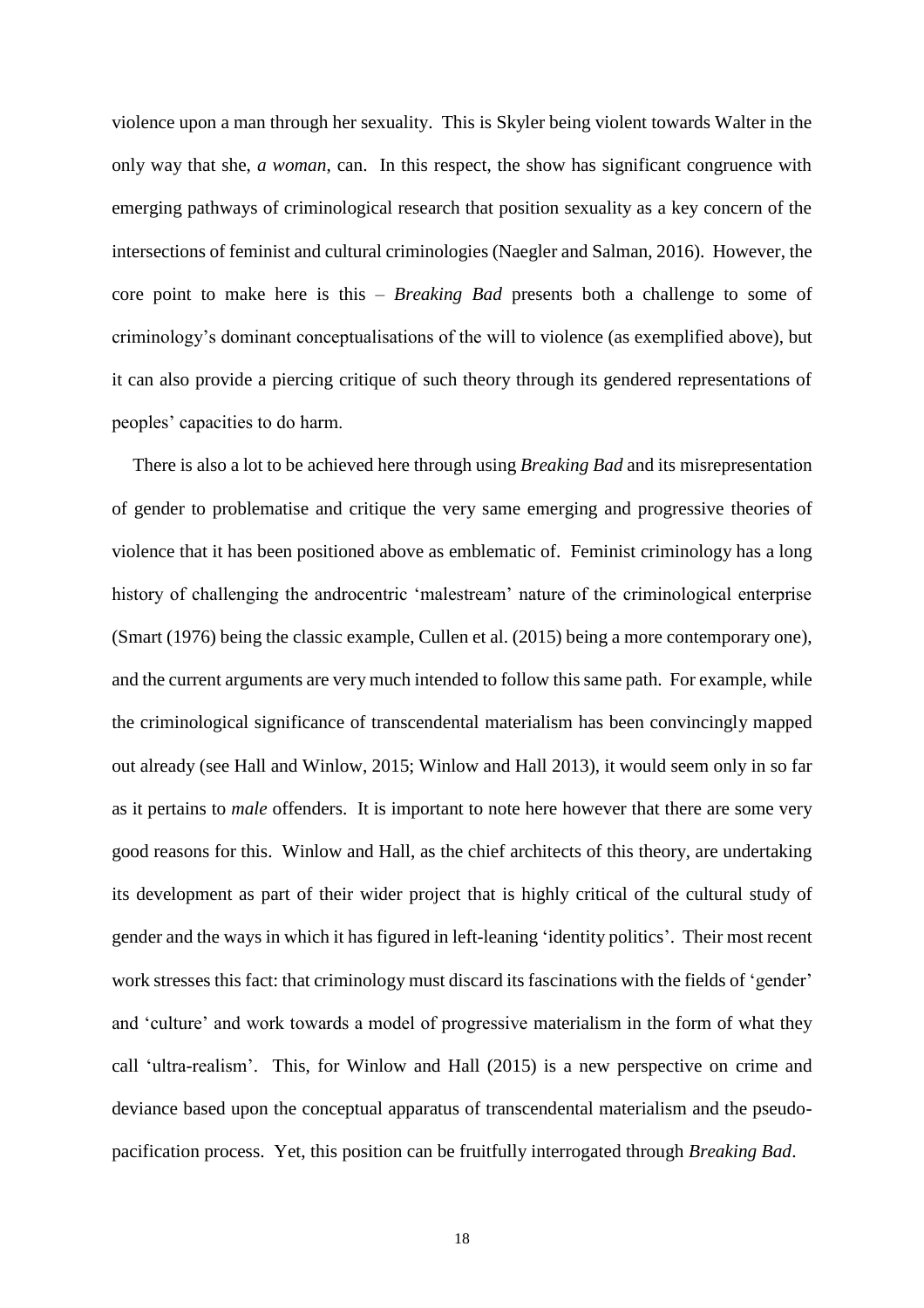The ontology of transcendental materialism that Hall and Winlow  $(2015)$  rely upon is – despite multiple layers of complexity and nuance – reducible down to the biosocial interface described above, to a synthesis between the fields of philosophy and neuroscience.<sup>6</sup> That is, this model of human action is predicated upon understanding subjectivity as emerging out of a material (as in, *neurobiological*) base, and then becoming enmeshed in a dialectic interplay between this base and the social symbolic sphere that it is located within. In this sense, the human subject is understood to exist in a 'third space', somewhere between the body and the environment (Žižek (2006) uses the analogy of a 'parallax view' to explain this). However, *if* this is the case, then there are questions that *must* be asked around gender. This is because, very bluntly, there are a number of well-established biological *and* sociological differences between male and female material bodies and the ways in which they are socially experienced. Thus, if criminology is to direct its attention towards the rapidly advancing field of neurobiology – and it is argued here that it absolutely should, and should do so quickly – then one of the first tasks that this must involve is the sustained interrogation of how the process operates along the lines of gender. That is, questions have to be asked around whether or not the transcendental materialist subject advocated by Winlow and Hall, and so poignantly symbolised through *Breaking Bad*, has gendered elements to its existence or is in fact a universal subject? Again, this is not an attack on the works of ultra-realist criminologists – the theoretical developments they have spearheaded are some of the most promising in criminology's history. 7 However, it *is* to assert that the question of gender must be engaged with more comprehensively if this model of the human subject is to fulfil its posited potential.

In this respect then, the heuristic utility of *Breaking Bad* is further solidified; it is emblematic of a general conveyance of patriarchal ideology that circulates through popular culture and some sections of academic criminology alike. Again, it represents the double stake of hegemony and change that cultural forms always contain. *Breaking Bad* is at the same time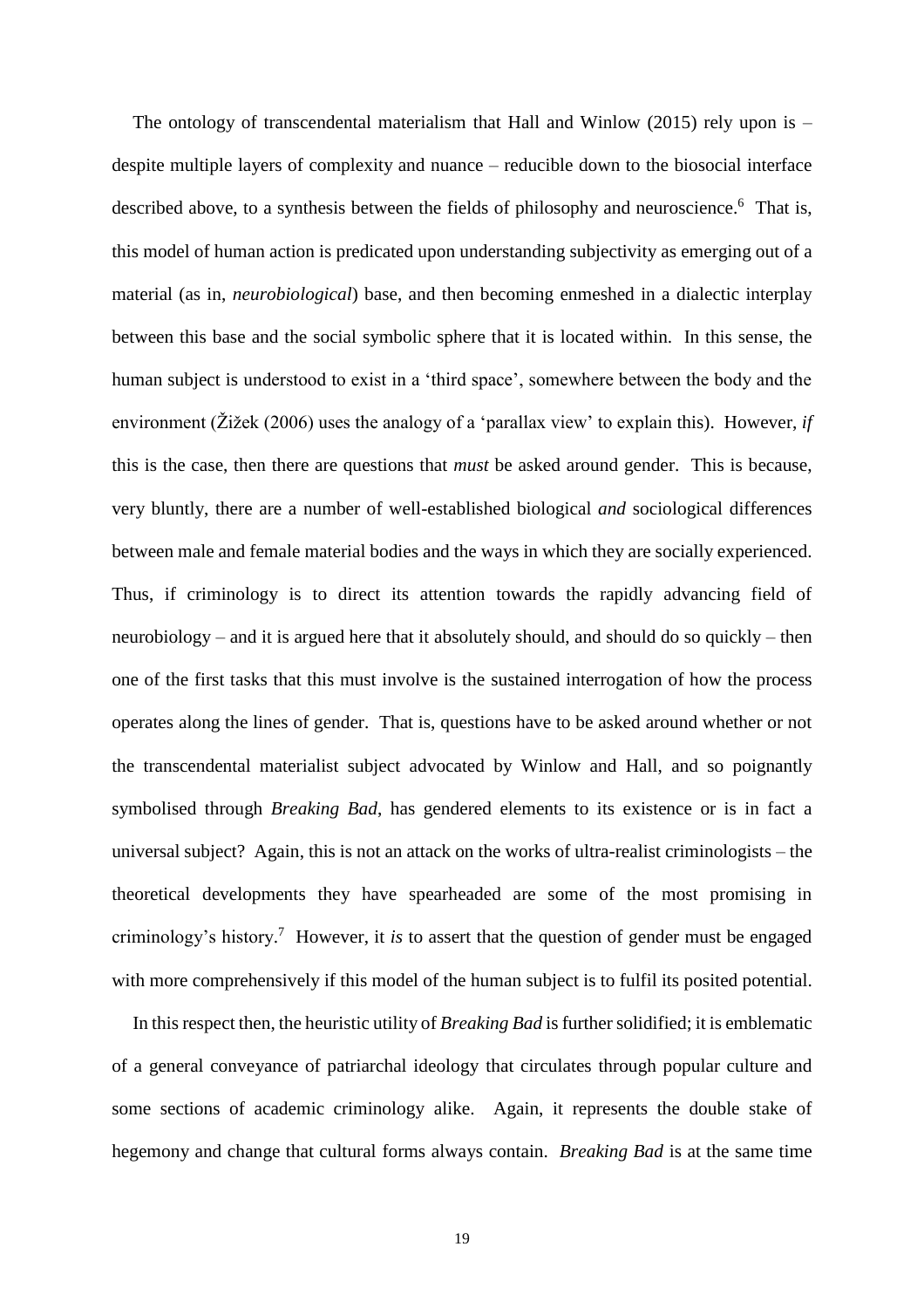challenging of intellectual hegemony, and a conduit of patriarchal ideology. It (re)presents male and female propensities for criminality differently, and this matters. For example, Skyler's sister, Marie Schrader (Betsy Brandt), is a shoplifter, and in later seasons the viewer sees her visiting 'open houses' to steal people's possessions while faking her interest in buying the property. However, this is (re)presented as something more akin to a 'phase' that she is going through than it is actually petty criminality. This feminine-type of offending does not seem to need the intervention of the criminal justice system, but is actually treatable through the therapy that Marie is revealed to seek for it. The show, like some sections of criminological theory, appears to have difficulty accounting for women's propensities to 'break bad'  $-$  it (re)presents them differently to those of men.

However, even with the above considered, the best example of the show's distinctions between the masculine and the feminine is to be found in S05 E04, which sees Skyler walk fully clothed into a swimming pool in the company of Walter, Marie and Hank at Walt's 51<sup>st</sup> birthday celebration. This is (re)presented as her cry for help; it is her showing her family that something is wrong. This scene is crucially important  $-$  it is by the same pool that Walter regularly sits and plots his activities. In an early episode, the viewer witnesses him flicking matches into the pool as he schemes, they float atop of the calm water. In the face of his crisis, Walter, *the man*, stays afloat – metaphorically, *he swims*. Yet in the face of her crises, Skyler sinks. 8 In this respect, *Breaking Bad* can be firmly situated as symbolic of contemporary criminological debates about violence; there is a strong heuristic parallel to be drawn between the (mis)representation of female offending in the show and its intellectual neglect in some sections of progressive criminological theory.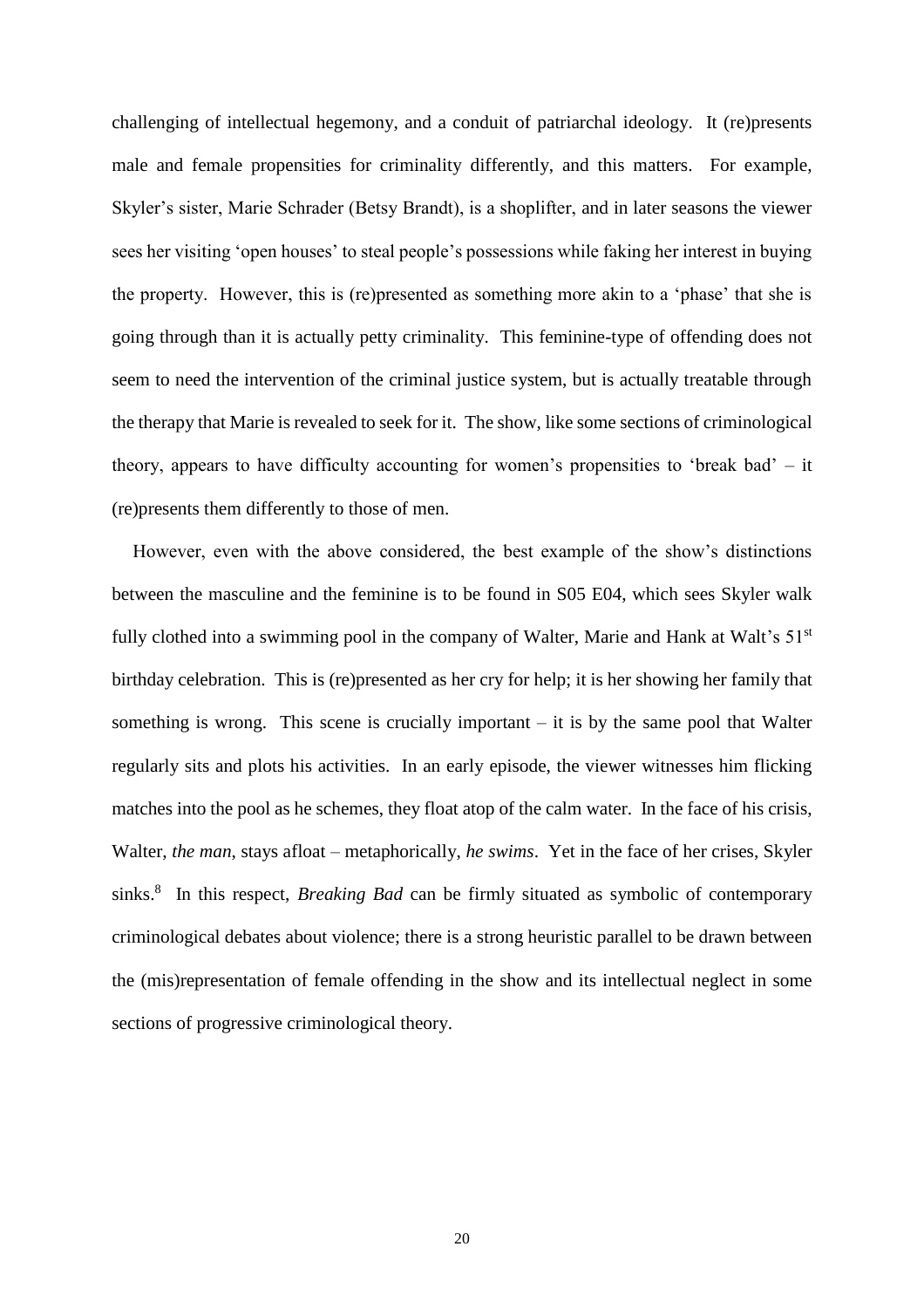## **Towards Some Conclusions**

Skyler: I didn't marry a criminal.

Attorney: Well, you're married to one now.

Skyler White and her Attorney, S05 E03

The above exchange takes place in the office of the attorney Skyler is talking to about her options for leaving Walter. Upon receiving assurances of confidentiality, she is tearfully attempting to make sense of her situation. In her mind, she did not marry a bad man. However, her attorney's response is more than prescient here: Skyler *is* married to a bad man *now*, Walter is not Walter anymore, *he has become Heisenberg*. In this respect, the show has been presented as symbolic of ongoing criminological debates about the ways in which people become violent. This matters to criminology at present because the increasing strength and intellectual capabilities of the biological sciences mean they can no longer be dismissed as easily as they once were. Biosocial theory is not neo-phrenology, and criminologists who would write it off as such do so at their peril. It is hoped that the present article has gone some way towards making this case.

This considered, it is important to think critically about the above in closing. For example, it is noteworthy that the growth of neuroimaging research and technology – that all the neuroscience alluded to above is effectively predicated upon – has not occurred without critical voices of dissent accompanying it. In a controversial essay Edward Vul and colleagues, prominent neuroscientists themselves, call into question the methodological validity of many studies presenting 'puzzlingly high correlations' between personality measures and brain activations (Vul et al., 2009).<sup>9</sup> Their argument is centered upon the use of unsound statistical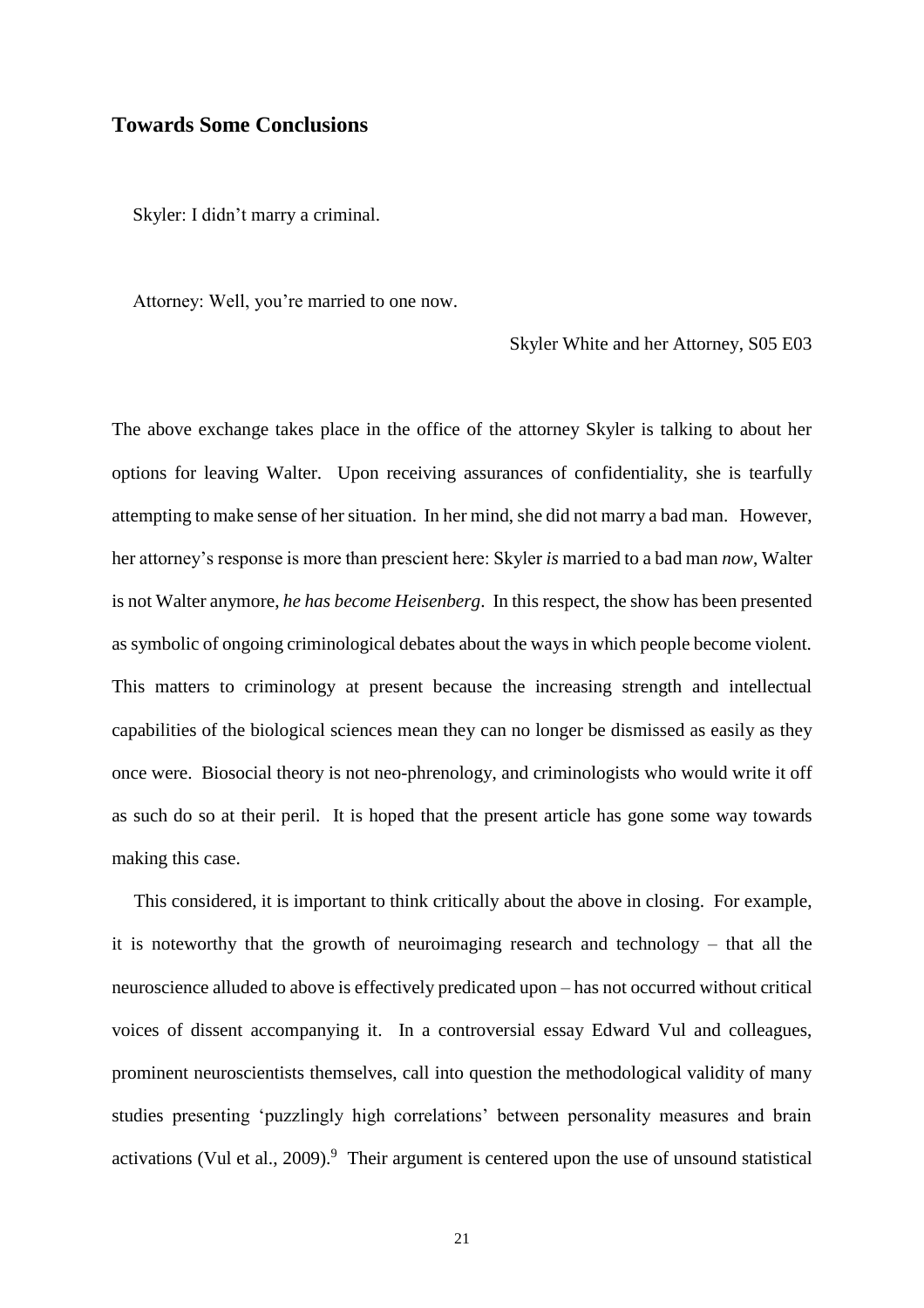measures of correlation between these two variables. They go on to note however, that there is a much wider reaching implication of this – that many studies purporting the brain's significant role in any given phenomena may be unsound. The brain might very well be doing *something* viewable and measurable through new technologies like the fMRI machine, but whether or not this directly correlates with significant outcomes in the human subject – their behaviour, motivations, thoughts and/or proclivities – is far from definitively established at present.<sup>10</sup>

Furthermore, it is not just potentially dubious science that ought to be considered critically. There are also philosophical questions that theorists adopting transcendental materialism perhaps ought to address. The most paramount of these being the somewhat cold reception the model has received from Slavoj Žižek himself (the very thinker whose ontology Johnston (2008) developed the model through). In what is arguably his most comprehensive work to date, *Less Than Nothing*, Žižek (2012: 906) calls transcendental materialism an 'oxymoron', and then later goes on to stress in *Absolute Recoil* the fact that it is Johnston's term, and that he does not use it himself (2014: 224). Whilst this need not necessarily be problematic in of itself, it perhaps requires some sort of explanation/clarification to help the criminological extrapolation of the model stand up to scrutiny.

These limitations of the biosocial interface must be recognised and critically reflected upon by criminologists. Yet, at the same time, it must also be recognised that this field has come a long way since Cesare Lombroso was measuring the distances between people's eyes. There is significant potential to be found in contemporary philosophies of the human subject that recognise its material basis, and the ways in which neural plasticity impacts upon people and their actions/reactions. As a model of human subjectivity, the transcendental materialism advocated by Hall and Winlow (2015) is arguably one of the most significant theoretical advances criminologists have made to date. But, as outlined above, the model remains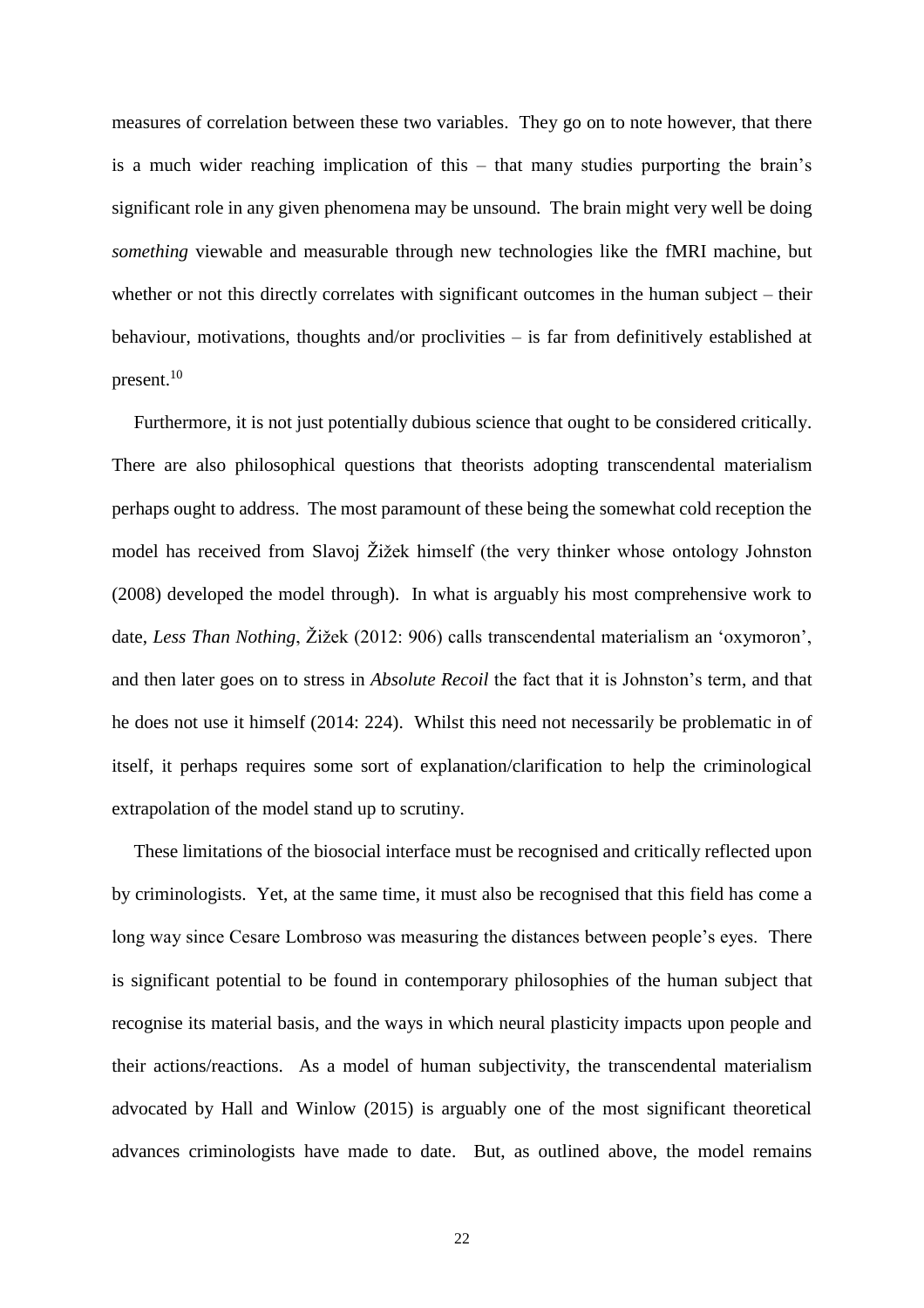critically under-theorised with recourse to gender. This is *not* a direct critique of Winlow and Hall's work – their task was to highlight the potential of the theory and reveal its criminological significance. They have more than achieved this. Rather, it is offered here as a call to others to pick up this challenge and seek to investigate critically the potential strengths and weaknesses of alternative conceptualisations of the human subject such as this in criminology.

It is for this very reason that *Breaking Bad* has been presented as a means to this end – it exists as a cultural component of ongoing criminological debates such as the above around the nature of interpersonal violence. Its criminological significance is more than assured, and as such it is very much hoped that this article has further strengthened the position of cultural analyses like this in criminology. As a representation of a criminological subject, *Breaking Bad* provides a means by which some orthodox theories within criminology can be challenged, but it also provides a platform on which their progressive alternatives can be as well. In this sense, the show does the same as all other truly great examples of fiction  $-$  it invites its viewer/reader/listener to think differently about the worlds in which they live. Walter White opened up the show by arguing that life is about chemistry, and that chemistry is basically about understanding that things change. In this respect, it can be argued here to close that criminologists might do well to think about chemistry and change a little more often too.

## **Acknowledgements**

I would like to thank the two anonymous reviewers at *Crime Media Culture* for their helpful and constructive comments on an earlier version of this article. I would also like to say a special thank you to Judith Aldridge who, a few years ago now, told me that I simply *had* to see the new TV show she was watching about a teacher who became a drug dealer.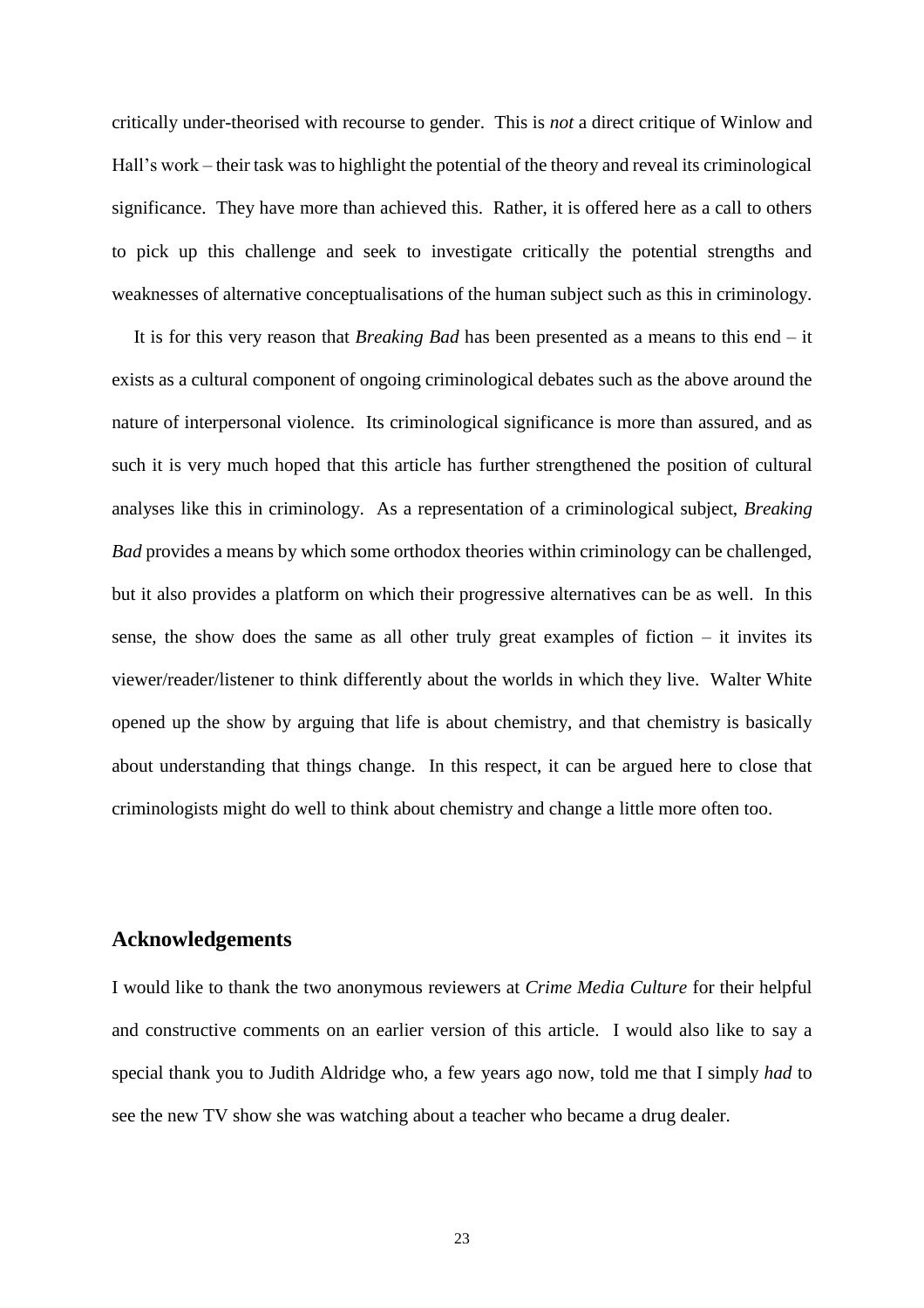## **Funding**

This research received no specific grant from any funding agency in the public, commercial, or not-for-profit sectors.

## **Notes**

- 1. As a possible exception to this there is a short essay at the end of Guffey and Koontz's (2014) *Breaking Bad* companion volume concerning the 'violentization' thesis of the sociologist Lonnie Athens (1992) as it pertains to the show. Interesting as this is, it is far too brief to be considered a full and/or sustained analysis.
- 2. *Breaking Bad* was originally pitched to studio executives as the tale of a man who transforms himself from 'Mr Chips', the eventually gentle and loving central protagonist of Sam Wood's (1939) cinematic classic *Goodbye, Mr Chips*, to 'Scarface', the alias of Tony Montana, the psychotic drug lord in Brian De Palma's (1983) masterpiece of the same name.
- 3. This number excludes those killed in the plane crash. If Walter's role in this is recognised as causal (which it very probably should be), he is responsible for 194 deaths across the show's five seasons.
- 4. When calling himself Heisenberg, Walter is making reference to W. K. Heisenberg, the famous German quantum physicist whose 'uncertainty principle' is neatly emblematic of the Walter-Heisenberg transformation. Heisenberg's uncertainty principle states that in knowing two variables, the more precise one is on the qualities of one, *the less certain they can be around the qualities of the other*. That is, in the relationship between  $X$  and  $Y$ , the more one knows of variable  $X$ , the less they can hope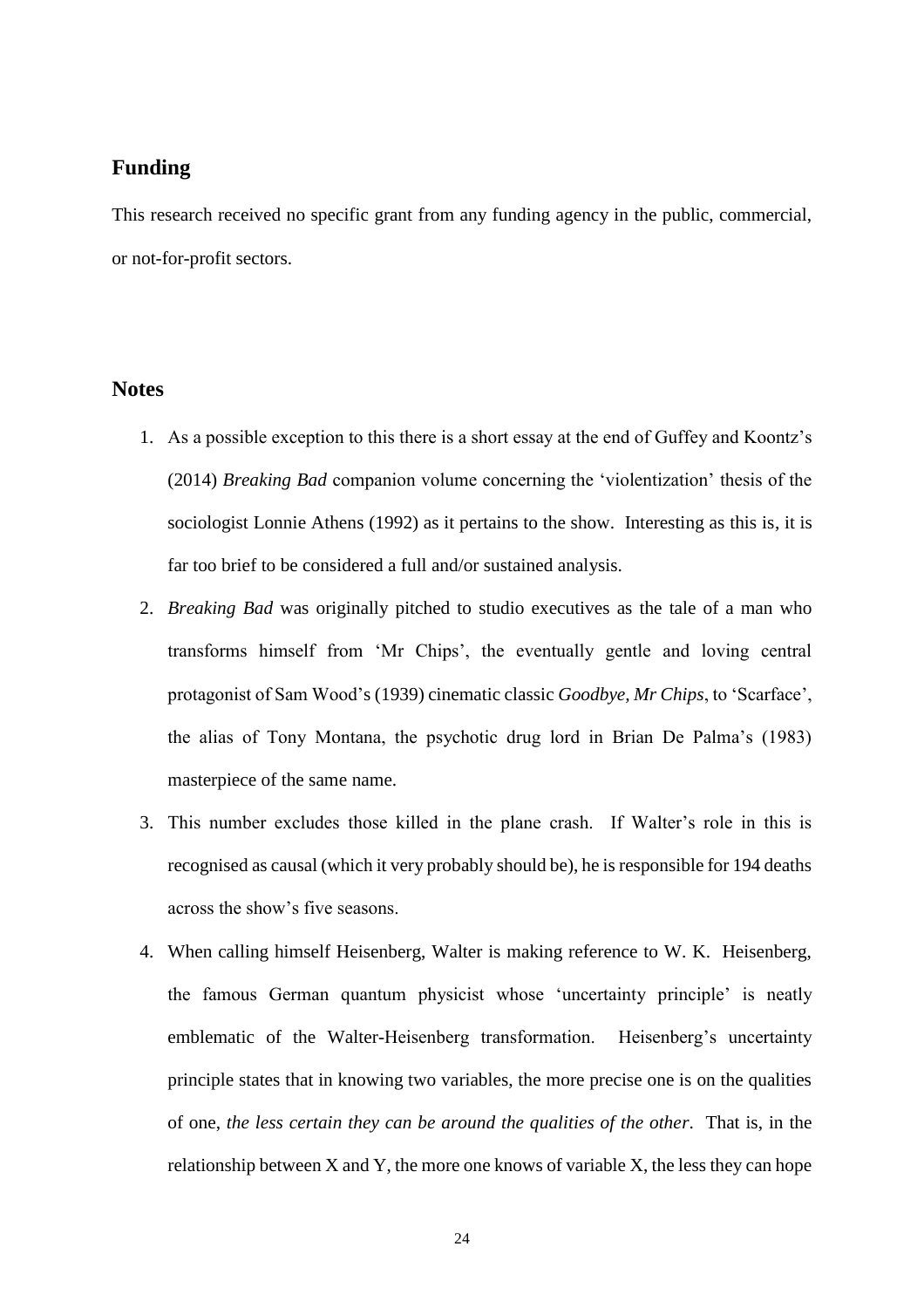to know of variable Y, and vice versa. Thus, the more the *Breaking Bad* viewer comes to know Heisenberg, the less they can know of Walter.

- 5. The symbolic significance of this should not be underestimated; the show is full of such symbolism. Walter does not *have* cancer, he *is* cancer. The show is not about methamphetamine, it is actually symbolic of it too – rarely if ever do users have just one pipe of meth, like rarely if ever do viewers watch just one episode of *Breaking Bad*.
- 6. In actuality, there are three fields relevant to this synthesis, with the third being the psychoanalytic work of Jacques Lacan (e.g. Lacan, 2006). However, as this forms a core component of Žižek's work, it is understood here as already figuring in the philosophical component of the two-way synthesis outlined above.
- 7. This admittedly bold statement can be supported by looking at the ways in which these ideas are being embraced by a range of new and emerging criminological thinkers (e.g., Ellis, 2016; Raymen, 2016; Smith and Raymen, 2016; Wakeman, 2015, 2016).
- 8. Of course, this analysis of the situation is based upon my own subjective reading of this particular piece of crime media. During the peer review process one of the article's reviewers suggested that my interpretation was wrong, that it was in fact Walter who sinks deeper and deeper into his own internal toxicity – that even if he does float, he does so 'without a mooring'. While I stand by my original reading I found this alternative suggestion to be more than compelling, and certainly worthy of recognition here.
- 9. Vul et al. (2009) was originally titled 'Voodoo Correlations in Social Neuroscience', but was renamed at the request of the editors of the journal it was published in. The paper drew considerable response, positive and otherwise, most of which has been collected by Vul and is viewable on his website: www.edvul.com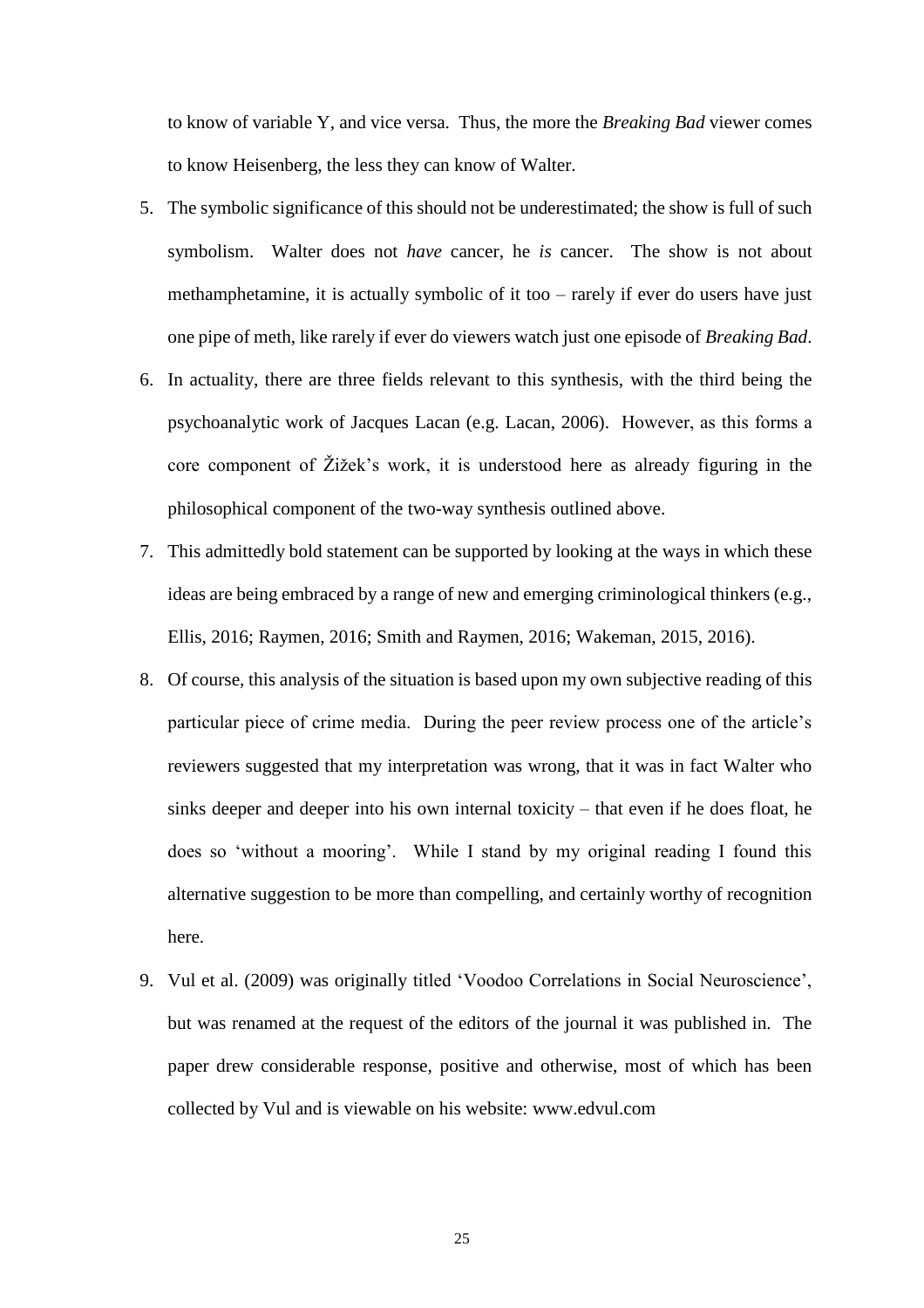10. Interestingly here, Fine (2013) has noted these discrepancies to be gendered too; she argues that 'neurosexism' is present in contemporary neurobiology, as many studies of the human brain continually seem to reaffirm patriarchal ideologies.

## **References**

- Athens LH (1992) *The Creation of Violent Dangerous Criminals*. Chicago, IL: University of Illinois Press.
- Atkinson R and Rodgers T (2016) Pleasure zones and murder boxes: Online pornography and violent video games as cultural zones of exception. *British Journal of Criminology* 56(6): 1291-1307.

Badiou A (2005) *Being and Event* (O Feltham trans.). London: Bloomsbury.

Badiou A (2009) *Theory of the Subject* (B Bosteels trans.). London: Continuum.

- Braidotti R (2002) *Metamorphoses: Towards a Materialist Theory of Becoming*. Cambridge: Polity.
- Brown M and Rafter N (2013) Genocide films, public criminology, collective memory. *British Journal of Criminology* 53(6): 1017-1032.
- Burgess RL and Akers RL (1966) A differential association-reinforcement theory of criminal behaviour. *Social Problems* 14(2): 128-147.
- Cacioppo JT and Berntson GG (eds) (2004) *Essays in Social Neuroscience*. Cambridge, MA: MIT Press.

Carrabine E (2008) *Crime, Culture and the Media*. Cambridge: Polity.

Carrabine E (2012) Just images: Aesthetics, ethics and visual criminology. *British Journal of Criminology* 52(3): 463-489.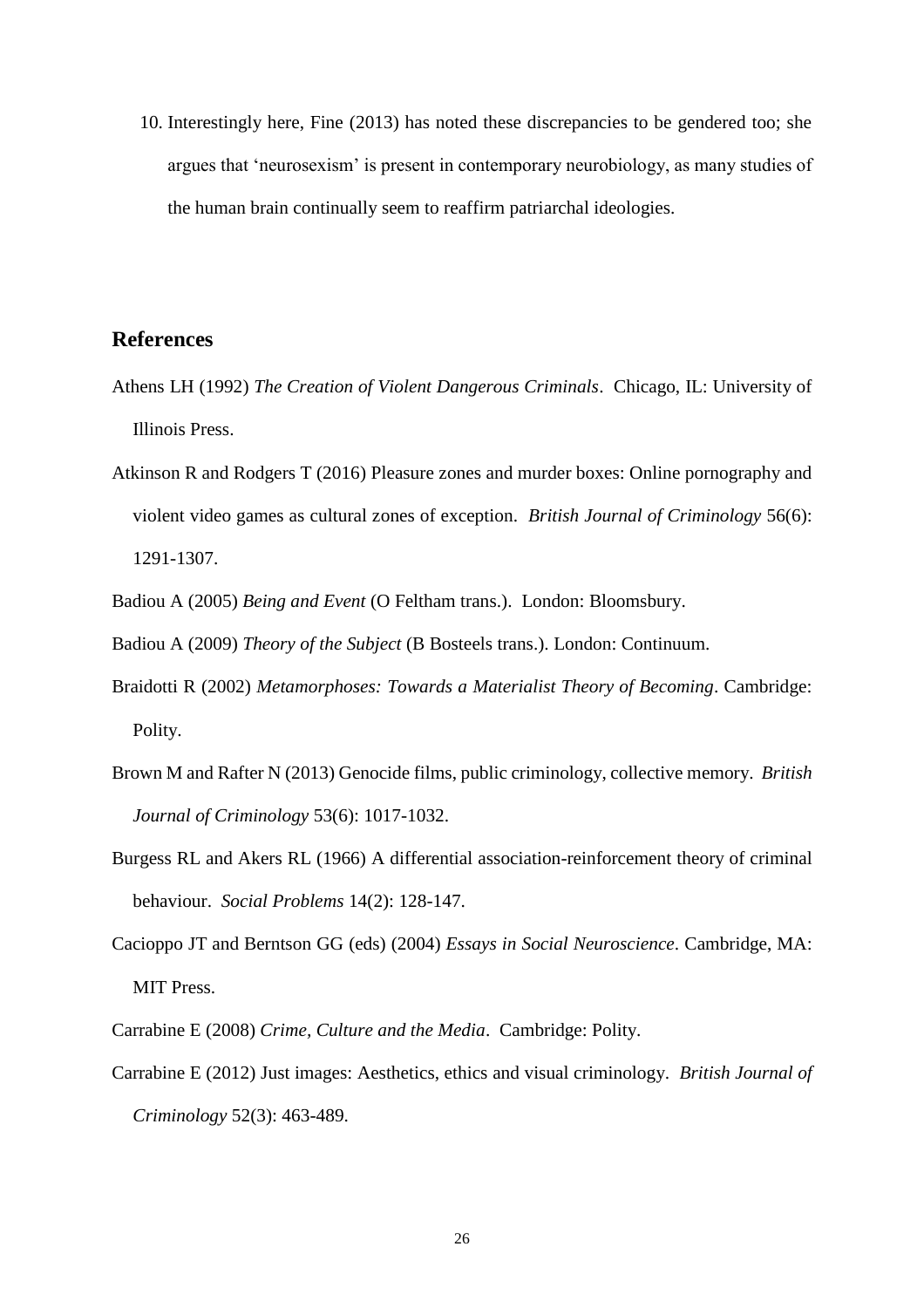- Chung E, Cromby J, Papadopoulos D and Tufarelli C (2014) Social epigenetics: A science of social science? *The Sociological Review Monographs* 64(1): 168-185.
- Cullen FT, Wilcox P, Lux JL and Jonson CL (eds) (2015) *Sisters in Crime Revisited*. Oxford: Oxford University Press.
- Delisi M (2013) Revisiting Lombrosso. In: Cullen FT and Wilcox P (eds) *The Oxford Handbook of Criminological Theory*. Oxford: Oxford University Press, pp. 5-21.

Ellis A (2016) *Men, masculinities and violence: An ethnographic study*. London: Routledge.

- Cohen L and Felson M (1979) Social change and crime rate trends: A routine activity approach. *American Sociological Review* 44(4): 588-688.
- Fine C (2013) Is there neurosexism in functional neuroimaging investigations of sex differences? *Neuroethics* 6(2): 369-409.
- Fitzgerald D, Rose N and Singh I (2014) Living well in the *Neuropolis*. *The Sociological Review Monographs* 64(1): 221-237.
- Gadd D (2003) Reading between the lines: Subjectivity and men's violence. *Men & Masculinities* 5(3): 1–22.
- Gadd D and Jefferson T (2007) *Psychosocial Criminology: An Introduction*. London: Sage.
- Guffey EF and Koontz KD (2014) *Wanna Cook? The Complete Unofficial Companion to*  Breaking Bad. Newcastle: Myrnidon.

Hall S (2012a) *Theorizing Crime & Deviance: A New Perspective*. London: Sage.

- Hall S (2012b) The solicitation of the trap: On transcendence and transcendental materialism in advanced consumer-capitalism. *Human Studies* 35(3): 365-381.
- Hall S and Winlow S (2015) *Revitalizing Criminological Theory: Towards a New Ultra-Realism*. London: Routledge.
- Hall S (1981) Notes on deconstructing 'the popular'. In: Samuel R (ed.) *People's History and Socialist Theory*. London: Routledge & Kegan Paul, pp. 227-240.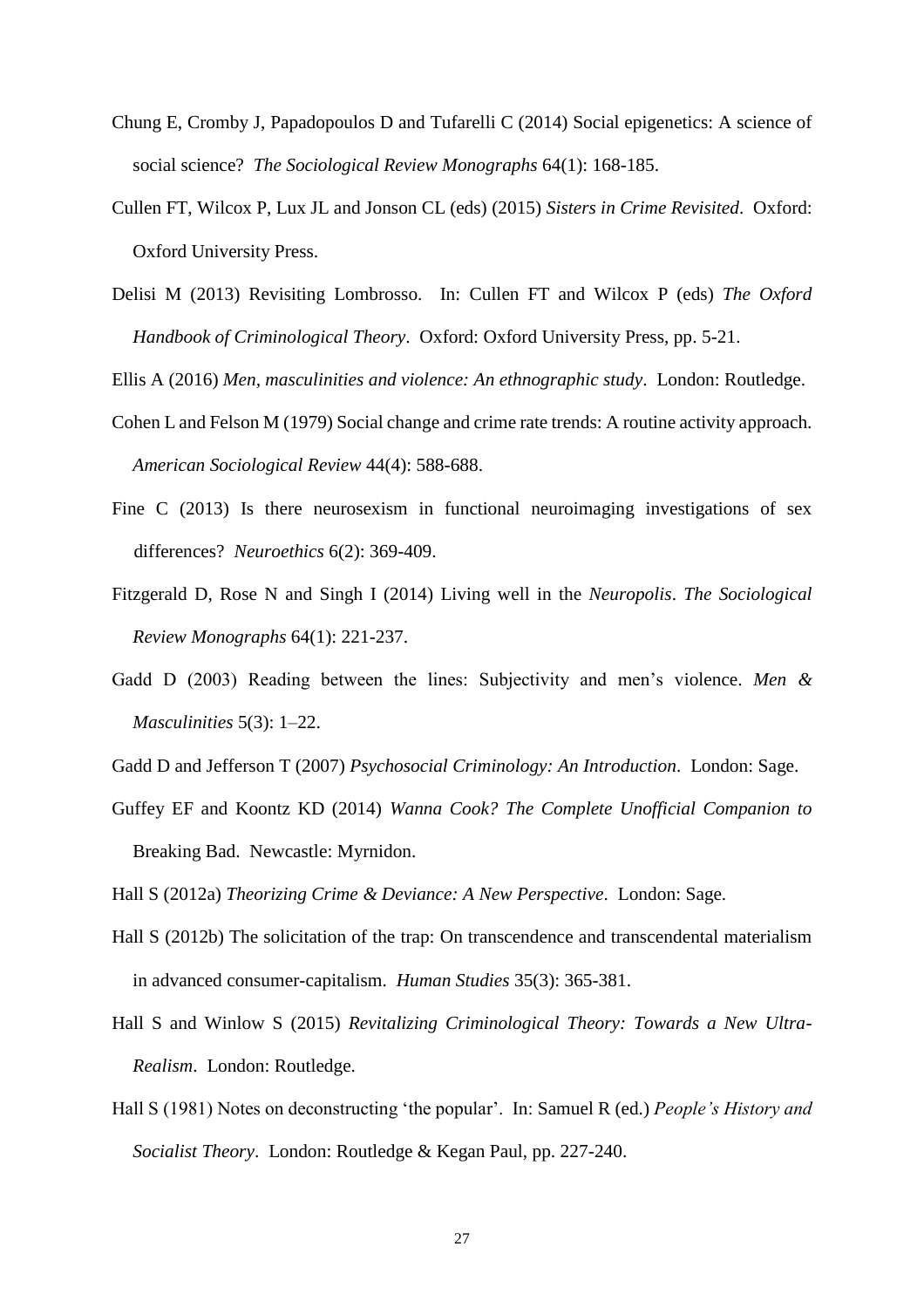- Humphries D (ed.) (2009) *Women, Violence and the Media*. Lebanon, NH: Northeastern University Press.
- Jaramillo DL (2014) Narcorridos and newbie drug dealers: The changing image of the Mexican narco on US Television. *Ethnic and Racial Studies* 37(9): 1587-1604.
- Johnston A (2008) *Žižek's Ontology: A Transcendental Materialist Theory of Subjectivity*. Evanston, IL: Northwestern University Press.
- Johnston A (2014) *Adventures in Transcendental Materialism: Dialogues with Contemporary Thinkers*. Edinburgh: Edinburgh University Press.
- Johnston A and Malabou C (2013) *Self and Emotional Life: Philosophy, Psychoanalysis and Neuroscience*. New York, NY: Columbia University Press.
- Katz J (1988) *Seductions of Crime: Moral and Sensual Attractions in Doing Evil*. New York, NY: Basic Books.
- Katz J (2016) A theory of intimate massacres: Steps towards a causal explanation. *Theoretical Criminology* 20(3): 277-296.
- Kopak AM and Sefiha O (2015) Becoming badass: Teaching Katz's "ways of the badass" using the *Breaking Bad* television series. *Journal of Criminal Justice Education* 26(1): 94-114.
- Lacan J (2006) *Écrits* (B Fink trans.). London: W. W. Norton.
- Linnemann T (2015) Capote's ghosts: Violence, media and the spectre of suspicion. *British Journal of Criminology* 55(3): 514-533.
- Linnemann T (2016) *Meth Wars: Police, Media, Power*. New York, NY: New York University Press.
- Martin B (2013) *Difficult Men*. London: Faber & Faber.
- Malabou C (2008) *What Should We Do with Our Brains?* (S Rand trans.). New York, NY: Fordham University Press.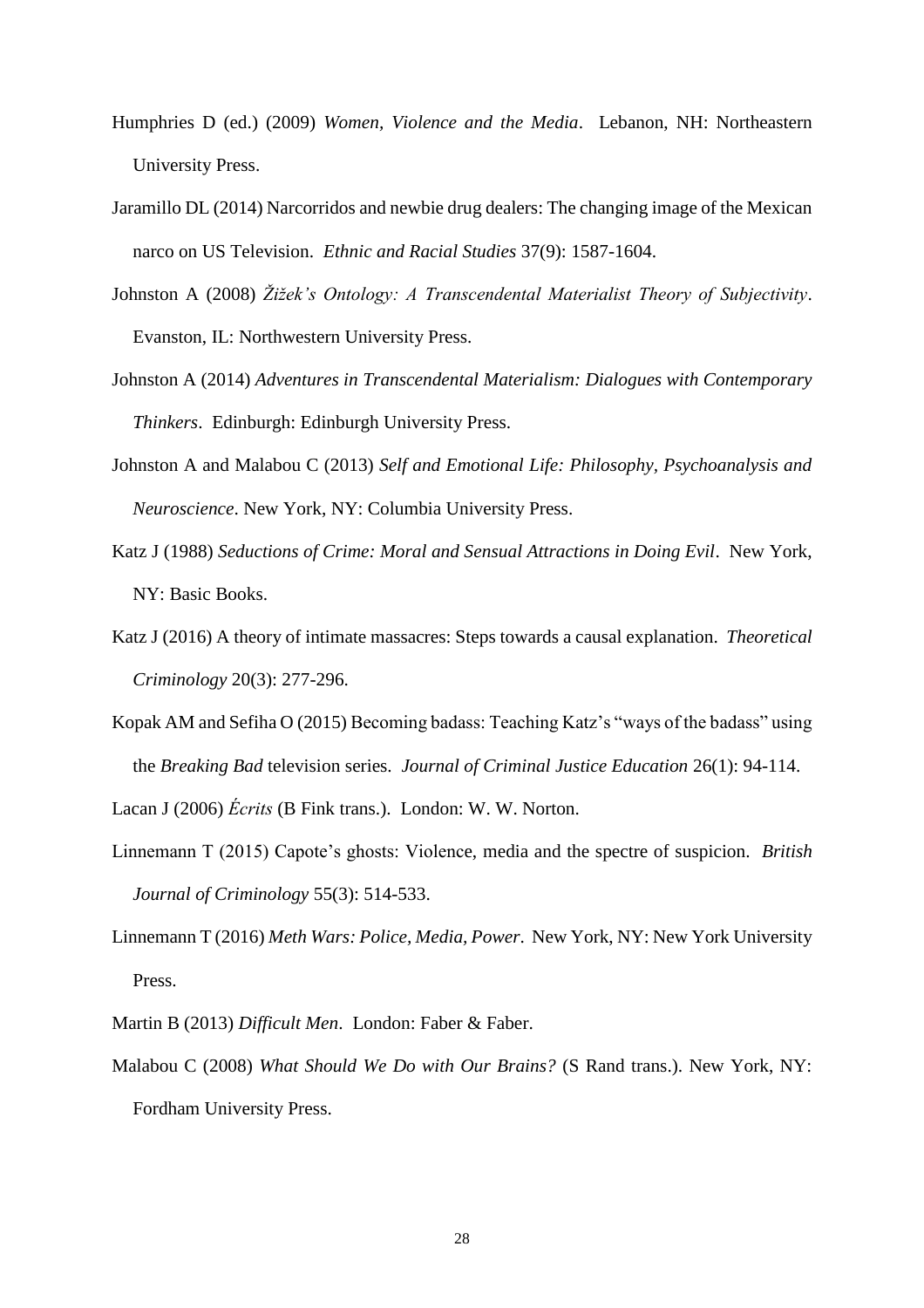- Malabou C (2012) *Ontology of the Accident: An Essay on Destructive Plasticity* (C. Shread trans.). Cambridge: Polity.
- Meloni M (2014) How biology became social, and what it means for social theory. *The Sociological Review* 62(3): 593-614.

Merton R (1968) *Social Theory and Social Structure*. New York, NY: Free Press.

- Messerschmidt JW (2012) *Gender, Heterosexuality, and Youth Violence*. Plymouth: Rowman & Littlefield.
- Messerschmidt JW (2013) Goodbye to the sex-gender distinction, hello to embodied gender: On masculinities, bodies and violence. In: Ferber AL, Holcomb K and Wentling T (eds) *Sex, Gender, and Sexuality: The New Basics* (2<sup>nd</sup> ed.). Oxford: Oxford University Press, pp. 49-68.
- Mittell J (2015) *Complex TV: The Poetics of Contemporary Television Storytelling*. New York, NY: New York University Press.
- Naegler L and Salman S (2016) Cultural criminology and gender consciousness: Moving feminist theory from margin to centre. *Feminist Criminology* 11(4): 354-374.
- O'Brien M, Tzanelli R, Yar M and Penna, S (2005) 'The spectacle of fearsome acts': Crime in the melting p(l)ot in *Gangs of New York*. *Critical Criminology* 13(1): 17-35.
- Owen T (2012) The biological and the social in criminological theory. In Hall S and Winlow S (eds) *New Directions in Criminological Theory*. Abingdon: Routledge, pp. 83-97.
- Phillips ND and Strobl S (2013) *Comic Book Crime: Truth, Justice and the American Way*. New York, NY: New York University Press.
- Rafter N (2006) *Shots in the Mirror: Crime Films and Society* (2nd ed.). Oxford: Oxford University Press.
- Rafter N (2007) Crime, film and criminology: Recent sex crime movies. *Theoretical Criminology* 11(3): 403-420.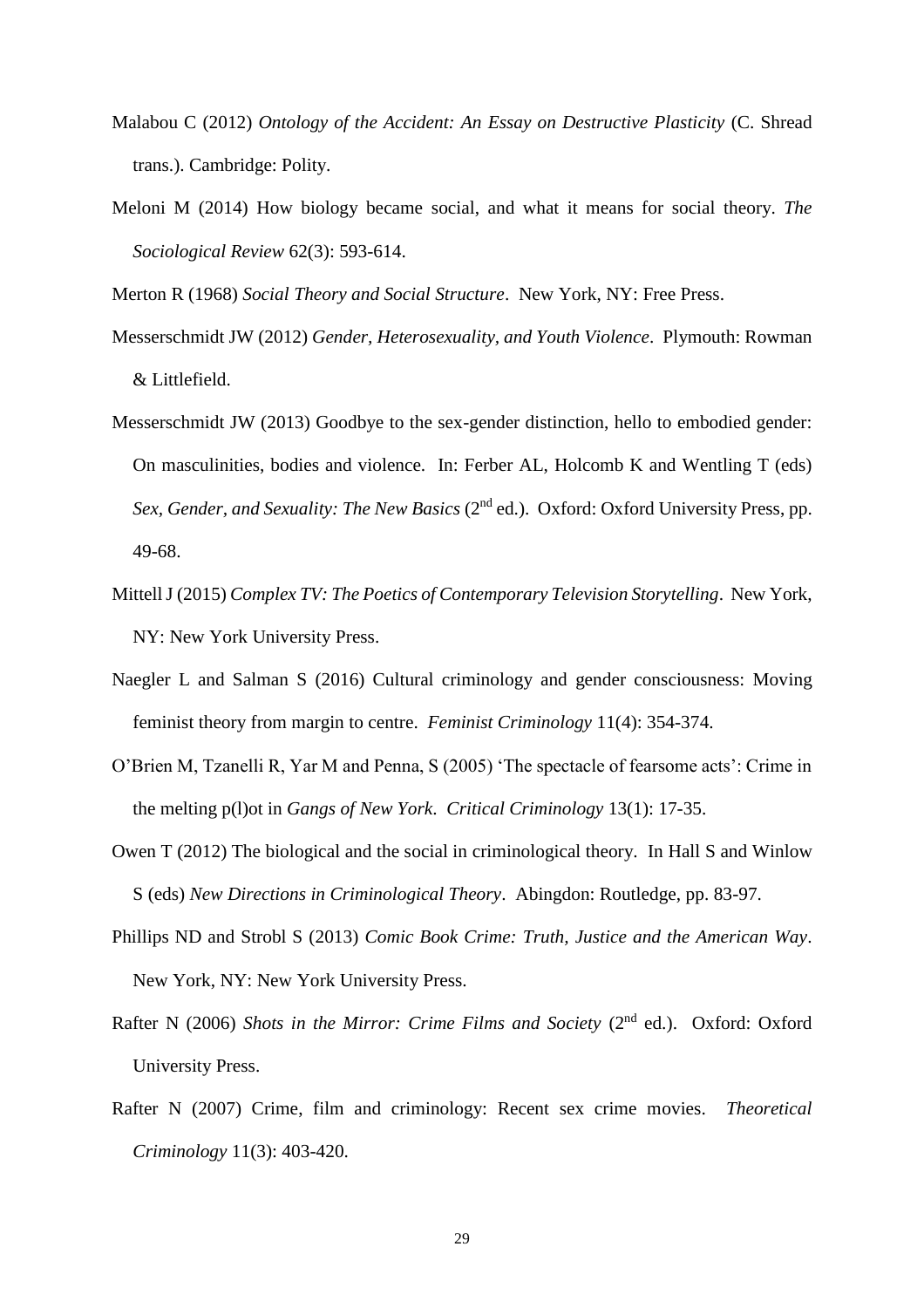Rafter N and Brown M (2011) *Criminology goes to the Movies: Crime Theory and Popular Culture*. New York: New York University Press.

Ray L (2011) *Violence & Society*. London: Sage.

- Raymen T (2016) Designing-in crime by designing-out the social? Situational crime prevention and the intensification of harmful subjectivities. *British Journal of Criminology* 56(3): 497- 514.
- Robinson RA and Gadd D (2016) Annihilation anxiety and crime. *Theoretical Criminology* 20(2): 185-204.
- Rose N (2013) The human sciences in a biological Age. *Theory, Culture & Society* 30(1): 3- 34.

Smart C (1976) *Women, Crime and Criminology*. London: Routledge and Kegan Paul.

- Smith O and Raymen T (2016) Deviant leisure: A criminological perspective. *Theoretical Criminology* xx(x): doi: 10.1177/1362480616660188.
- Tzanelli R and Yar M (2016) *Breaking Bad*, making good: Notes on a televisual tourist industry. *Mobilities* 11(2): 188-206.
- Vul E, Harris C, Winkielman P and Pashler H (2009) Puzzlingly high correlations in fMRI studies of emotion, personality, and social cognition. *Perspectives on Psychological Science* 4(3): 274-290.
- Wakeman S (2014) "No one wins. One side just loses more slowly": *The Wire* and drug policy. *Theoretical Criminology* 18(2): 224-240.
- Wakeman S (2015) Prescribing heroin for addictions: Some untapped potentials and unanswered questions. *Criminology & Criminal Justice* 15(5): 578-593.
- Wakeman S (2016) The moral economy of heroin in 'austerity Britain'. *Critical Criminology* 24(3): 363-377.